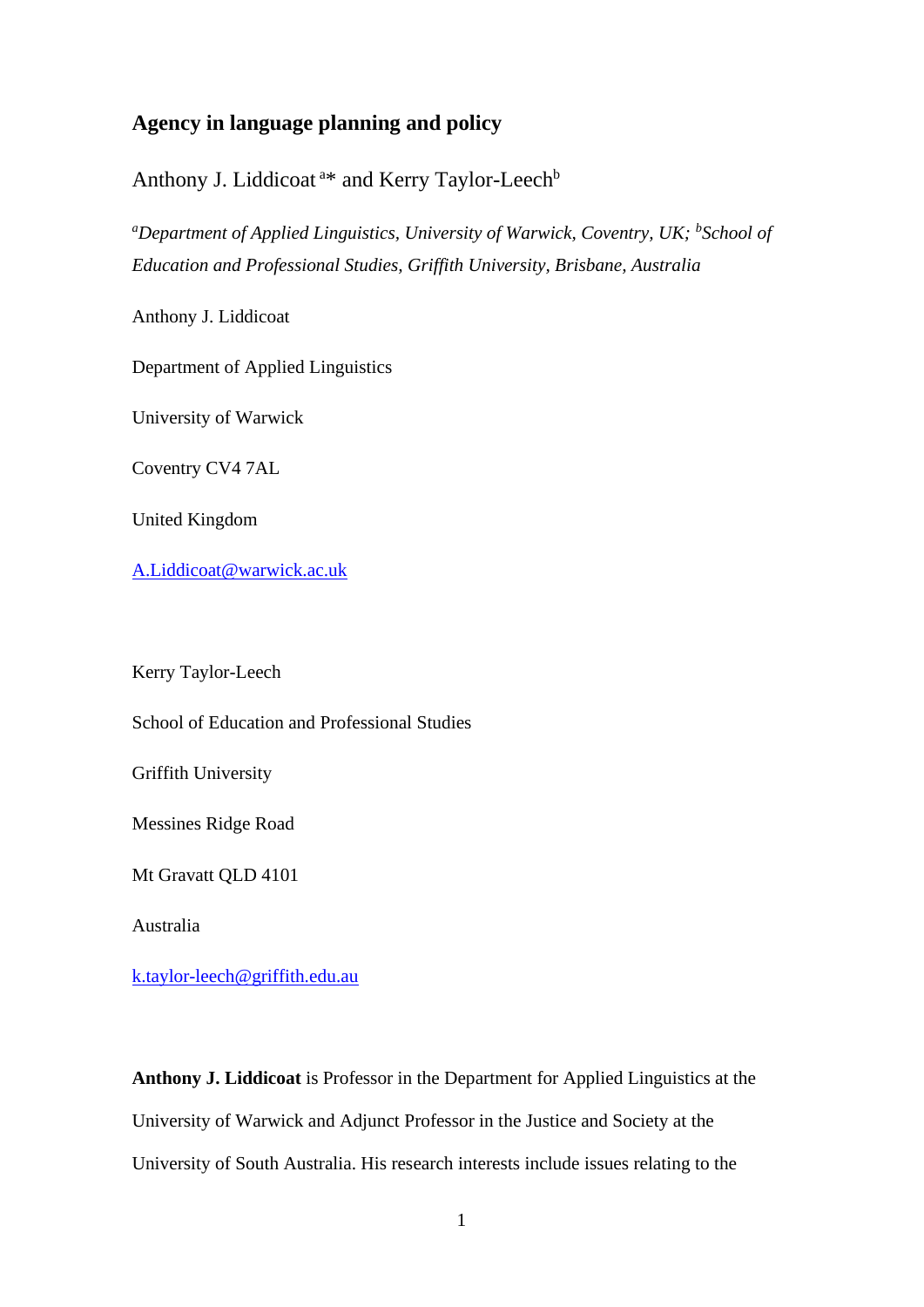teaching and learning of intercultural capabilities in language education and language policy and planning. He is currently co-convenor of the AILA Research Network Intercultural mediation in language and culture teaching and learning/La médiation interculturelle en didactique des langues et des cultures and Executive Editor of *Current Issues in Language Planning*.

**Kerry Taylor-Leech** is a senior lecturer in second language teaching and curriculum literacies at Griffith University and a member of the Griffith Institute for Educational Research. Her research interests span language policy and planning, and the relationship between language and migration, development, identity, language use and multilingual literacies. She is a co-editor of *Current Issues in Language Planning*.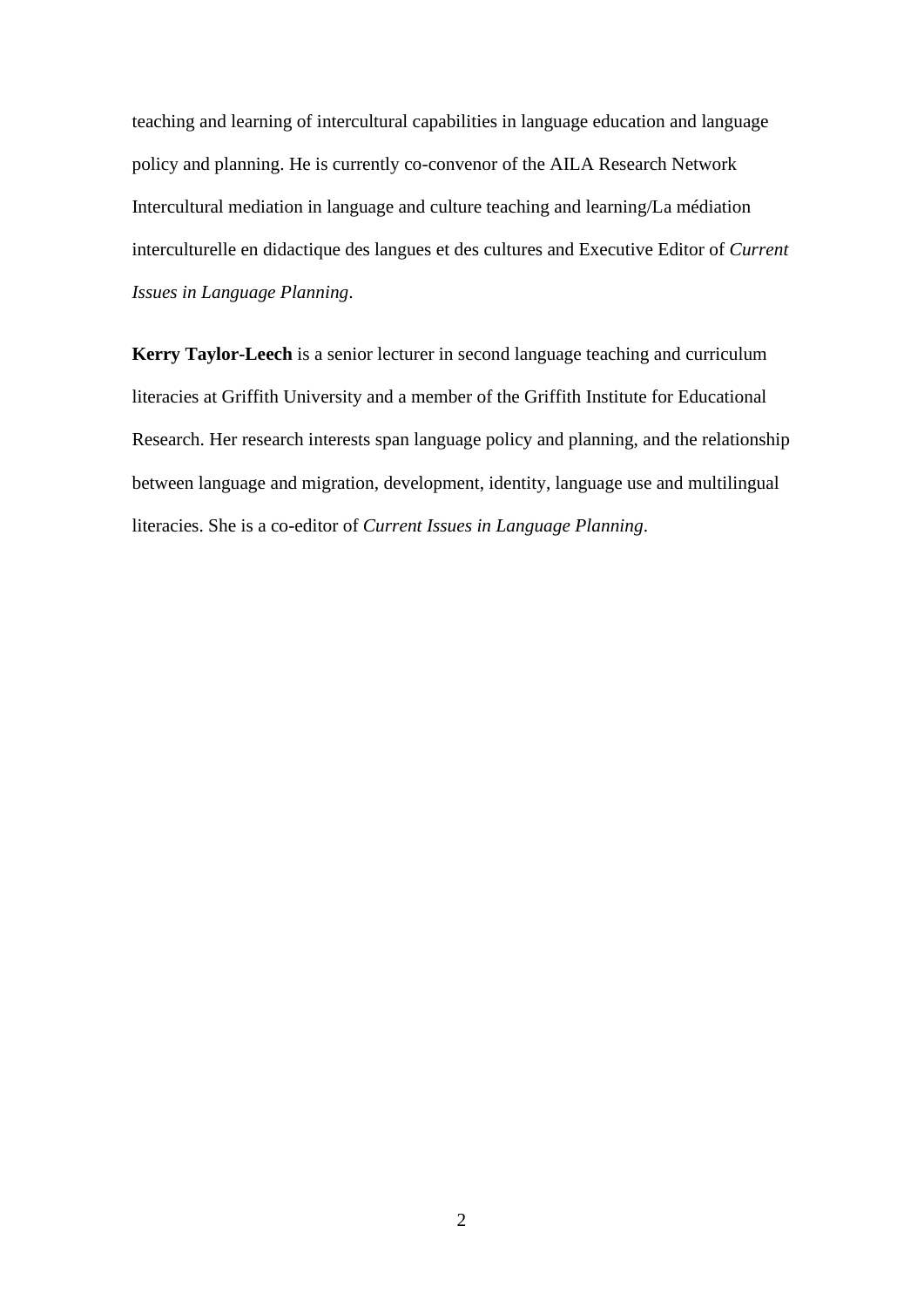### **Agency in language planning and policy**

The role of agency in language planning and policy (LPP) is a recent focus of scholarship. Interest in agency has seen new issues and contexts being given prominence in LPP research. In this introduction, we present an overview of theoretical definitions of agency and the ways it has emerged as a concept in LPP scholarship. We consider how developments in methods and approaches to LPP research have led to a greater focus on social actors and their agency in LPP decision-making. We also consider how agency can be conceptualised within the field of language planning, how it may be exercised and who may exercise agency.

Keywords: language policy and planning; free will, human agency, critical realism, constructivism, LPP actors, ecological view, structure

The term 'agency' has a long history and has been examined and theorised from a range of disciplinary perspectives. The literature on human agency is also extensive. To open with a small selection of definitions, in sociology it has been defined as the ability of individuals to influence their contexts rather than merely react to them. As Ahearn (2001, p. 110) notes, the social upheavals in Central and Eastern Europe in 1980s and 90s led many scholars to focus on the relationship between human agency and social structure and to investigate how practices can either individually or collectively reproduce, resist or challenge the structures that shape them. Giddens (1984, p. 14), for example, defined agency as "the capacity of the individual to make a difference to a pre-existing state of affairs or course of events". Agency has been defined as the intention or the capability of an individual to act, initiate, self-regulate, or make differences or changes to their situation. It has also been defined as a form of resistance (Giddens, 1984; Ortner, 1984) or an exercise of choice (Pickering, 1995). Other scholars have recognised that agency is often constrained by context and circumstance. and can also involve reflection on the impacts or effects of policy decisions. For example, Archer (2000), a social realist theorist, developed the idea of reflective agency, in which individuals reflect on the world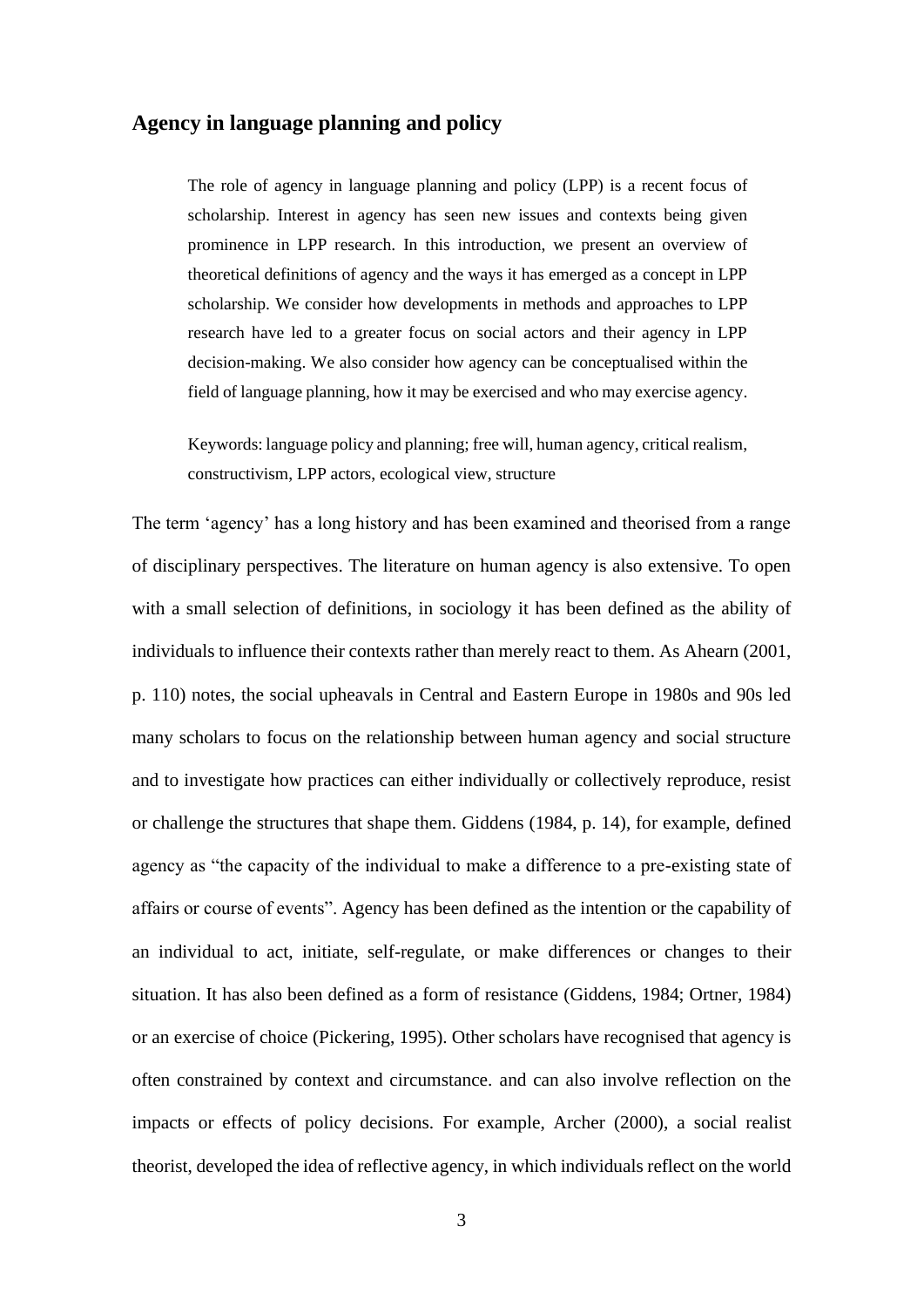around them, and this internal conversation shapes their subsequent actions, while Lantolf and Pavlenko (2001, p. 148) describe agency as "constantly co-constructed and renegotiated with those around the individual and with the society at large". As Ahearn (2001) counsels, anyone who uses the term 'agency' should define it carefully. We will return to a deeper theoretical discussion of theoretical definitions of agency later in this paper.

When it comes to language policy and planning (LPP), it is recognised that policies are interpreted and translated by diverse actors in the policy environment, rather than simply and uncritically implemented (S. J. Ball, Maguire, & Braun, 2012). If we accept that, as Spolsky (2009, p. 1) states, "[l]anguage policy is all about choices", this means that decision-making is at the heart of all LPP and thus a focus on who makes decisions, how they are made and what characterises the decision-making process play a central part in understanding LPP. A focus on LPP as choices means that agency, or the capacity and power of individuals to act independently and to make their own choices of action (Bouchard & Glasgow, 2019; Coburn, 2016), is important for both theorising and research.

In LPP scholarship, the term 'agency' has often been used vaguely in discussions of language-related actions and has been little theorised or analysed in the literature, with work by Bouchard & Glasgow (2019) being a notable exception. If LPP scholars are to focus on agency as a feature of language-related decision-making, it is therefore important for the field to engage with agency, not just as term that highlights the role of individual actions in LPP contexts, but as a more fully elaborated theoretical concept.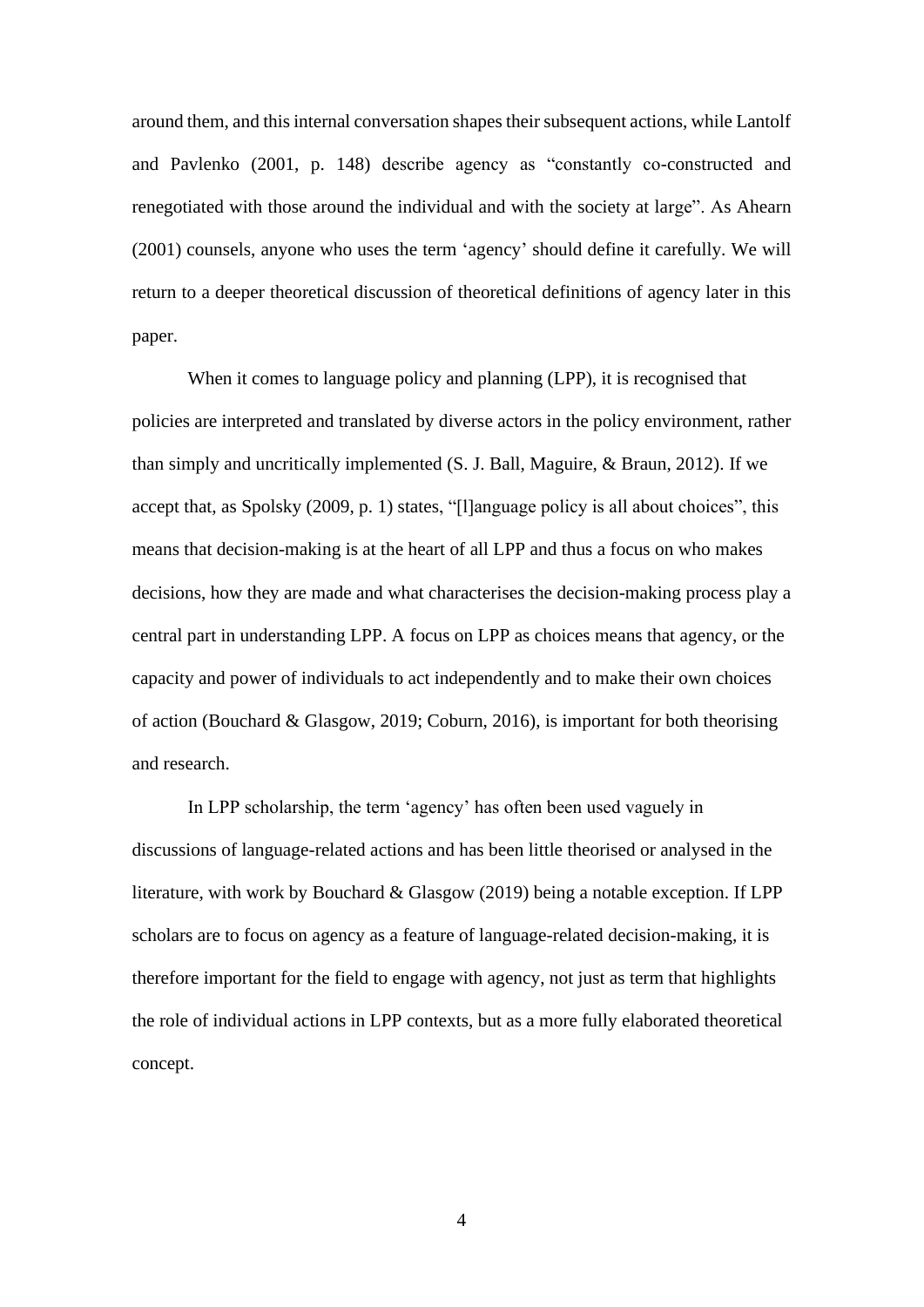# **The changing focus of language planning and policy research and the focus on agency**

The focus on agency in contemporary LPP research is part of an evolving focus in the field that has seen new issues and contexts being given prominence in researchers' work. Language planning research and its epistemologies have been influenced by scholarly thinking in humanities, political and social science and in broader social and public policy, since language planning scholarship began to take a more critical turn towards the end of the 1980s. Three broad periods in the evolution of LPP scholarship provide a useful framework for surveying how agency has been considered and understood in LPP scholarship and how changes in the focus of LPP have led to the notion of agency becoming significant in LPP research (see also Bouchard & Glasgow, 2019; Ricento, 2000).

The earliest period of research dates from the founding of LPP as an area of scholarly work in the 1960s. LPP scholarship at that time was very much focused on processes of decolonisation and development of independent states. Newly independent states often faced problems related to languages and language use relating to status planning, corpus planning and language education. The focus on LPP research at this time was on governmental action to resolve language problems and LPP work was conceptualised as an activity of governments and governmental institutions. In this period of LPP research, the concept of agency received little attention. LPP actors were seen in institutional terms and the nature of their action and capacity for action was not given much critical attention. In fact, in the literature of this period, a more common focus was on 'agencies' rather than 'agency', for example, Indonesia's Pusat Pembinaan dan Pengembangan Bahasa (Rubin, 1977) or the numerous agencies and ministries involved in LPP work in India (Das Gupta, 1977b). However, there was some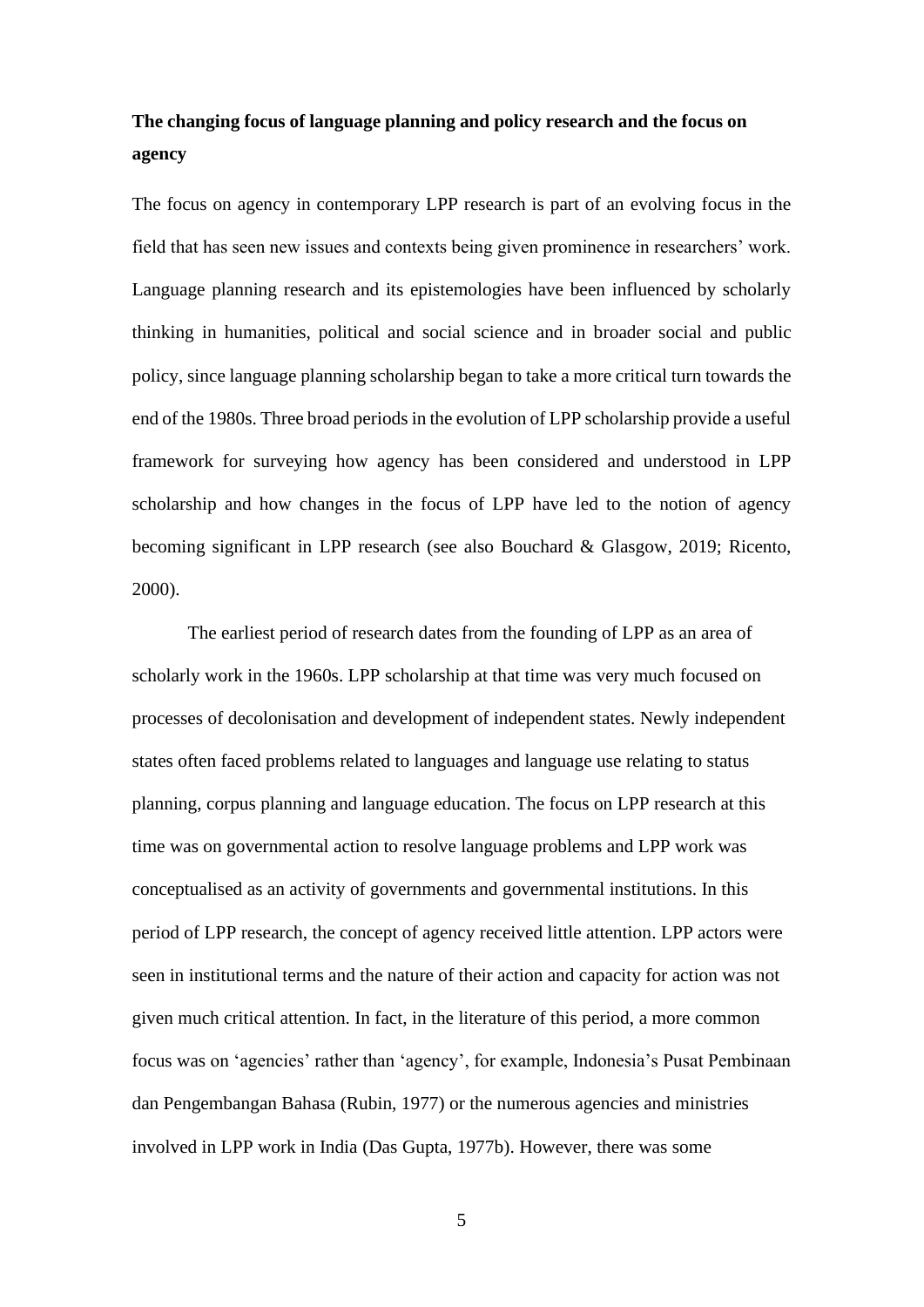consideration of other non-governmental institutional actors such as congresses (e.g. Fishman, 1993), academies (e.g. Fellman & Fishman, 1977), and language associations that were often early advocates of language planning (e.g. Das Gupta, 1977a). Individual actors also received attention but often the focus was placed on who they were (e.g. Jernudd, 1977) or what they did (e.g. Fellman, 1974) rather than on their capacity to act. The people who were recipients of LPP work were not usually conceptualised as actors and their role was largely limited to accepting or rejecting the decisions made on their behalf (Cooper, 1984). The prevailing view of the period was that language problems were tractable through appropriate planning and that agency was important only for understanding how such appropriate planning was done. Language planning was seen as a rational and ideologically neutral activity, and actors were essentially neutral and technical designers and enactors of language policies.

In the 1980s and 1990s, LPP scholarship began to take on a more critical perspective. This perspective grew out of the failure of earlier LPP work to achieve equitable social outcomes and scholars began to critique the ways that LPP work was done by institutional actors. In particular, this period saw a movement away from the idea that language problems could be identified by objective processes towards the view that determining whether or not some aspect of a language or its use was a problem was highly subjective and influenced by ideological, attitudinal, economic and politic interests. LPP studies began to show the influence of rights-oriented thinking, greater concern with the historical and ideological processes at work in language planning and the questioning of assumptions about the neutrality of language planning in development (e.g. Phillipson, 1992; Tollefson, 1991). LPP scholarship during this period was increasingly focused on the effects of policies rather than just their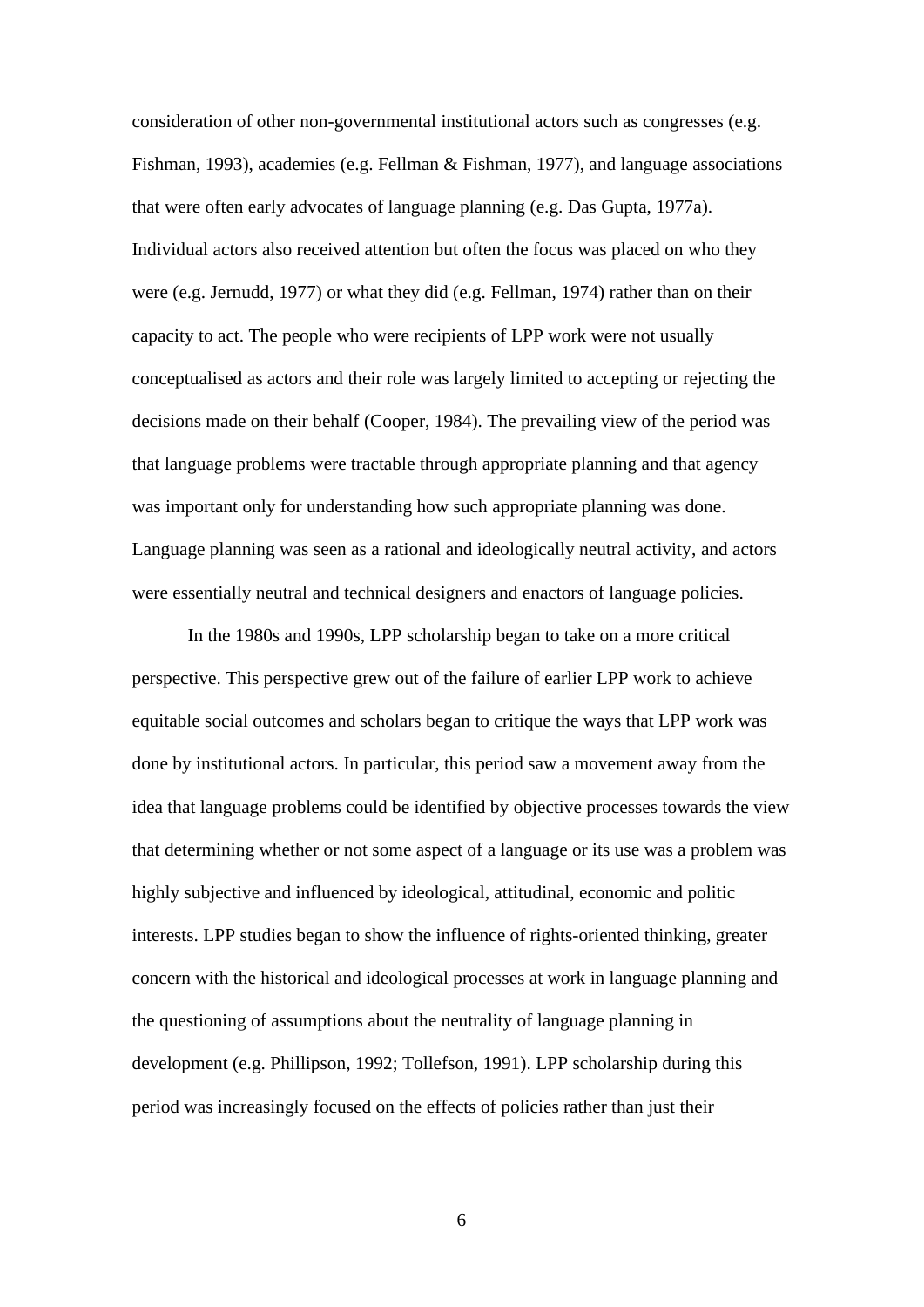construction and implementation, and particularly on the negative effects that policies could have on non-dominant groups (e.g. Pennycook, 1994).

In terms of agency, however, work from a critical perspective tended to focus on the same LPP actors as in the earlier period, although there was a growing recognition that members of a society were not just recipients of policy, who could accept or reject policies that originated from the top-down. For example, it was recognised that resistance to domination could be enacted through language, for example in the case of the resistance to apartheid in South Africa (Alexander, 1989) or the defacing or removal of English language road signs by Welsh language activists e.g., (Merriman & Jones, 2009). Agency was thus especially considered in the context of resistance to oppression in cases where oppression was manifested through language.

LPP scholarship from the mid-1980s is marked by a post-modern world view and a focus on language rights. LPP came to be seen as ideological and discursive (Liddicoat, 2007, 2013, 2020a; Lo Bianco, 2005) and as taking place in complex linguistic ecologies where actions taken in respect of one language influenced the place, value and use of other languages within that ecology (Mühlhäusler, 1996). One correlate of this emphasis was to begin to consider LPP as something that was distributed in societies and was not just the domain of governments and institutional actors. This change reflects the influence of Foucault's (1975) argument that power is not simply a top-down exercise of control but is also dispersed and horizontal. As LPP was now seen as an exercise of power, it became important to understand how this power was exercised at all levels of society. This idea that LPP is distributed led scholars to devote their attention to different levels of planning: the 'macro', 'meso', and 'micro' (Baldauf, 2006; Kaplan & Baldauf, 1997). While initial thinking about these levels seemed to assign these layers to particular actors – the macro-level being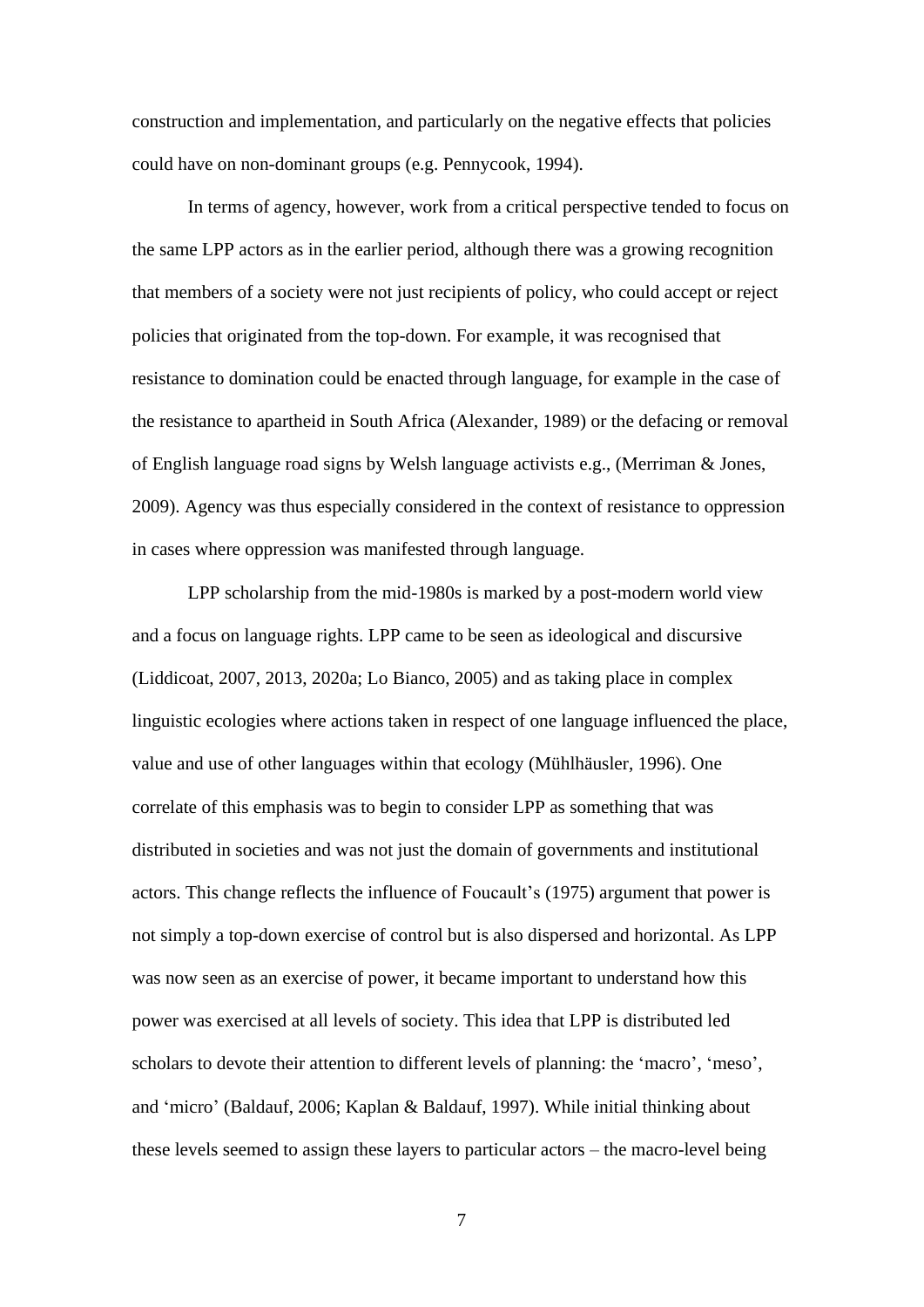the level of traditional government LPP actors, the micro-level being the level of local communities, and the meso-level being institutions between the government level and the local community, these levels have increasingly come to be considered as more contextualised in LPP activities. Liddicoat (2020b) argues that it is most effective to consider the macro-level as the topmost level of LPP that is relevant in the context, the micro-level as the most local level of LPP that is relevant in the context and the mesolevel as any intervening levels of LPP action. This means that different actors can be considered as macro, meso or micro in different contexts. Moreover, there has been increasing recognition that LPP is not simply a top-down process, but rather that it can work from any level towards any other, as for example in the case of 'language policy from below' where the direction of influence is not just from macro to micro (Alexander, 1992).

There has also been a shift in more recent thinking about what constitutes the focus of LPP research and what constitutes planning and policy within LPP work. Traditional LPP scholarship has usually focused on *texts* (language laws, language policy documents, etc.) and, although work continues to consider these documents, the focus of research is now much broader. Language-related decision-making is understood as being informed and revealed by more than documents. The notion of LPP as text involves explicit statements about the place and use of languages in a social context and constitute overt policies about languages (e.g., (Shohamy, 2006). There is a recognition that LPP can also be covert and unexpressed in textual forms and such forms of LPP can be very influential. In order to understand less-overt forms of LPP, scholarship has added the idea of LPP as *discourse* (Lo Bianco, 2005), i.e., the ideas, beliefs, attitudes and ideologies that exist within a social context about languages, their value and their use; and LPP as *practice* (Bonacina-Pugh, 2012, 2020), i.e., the patterns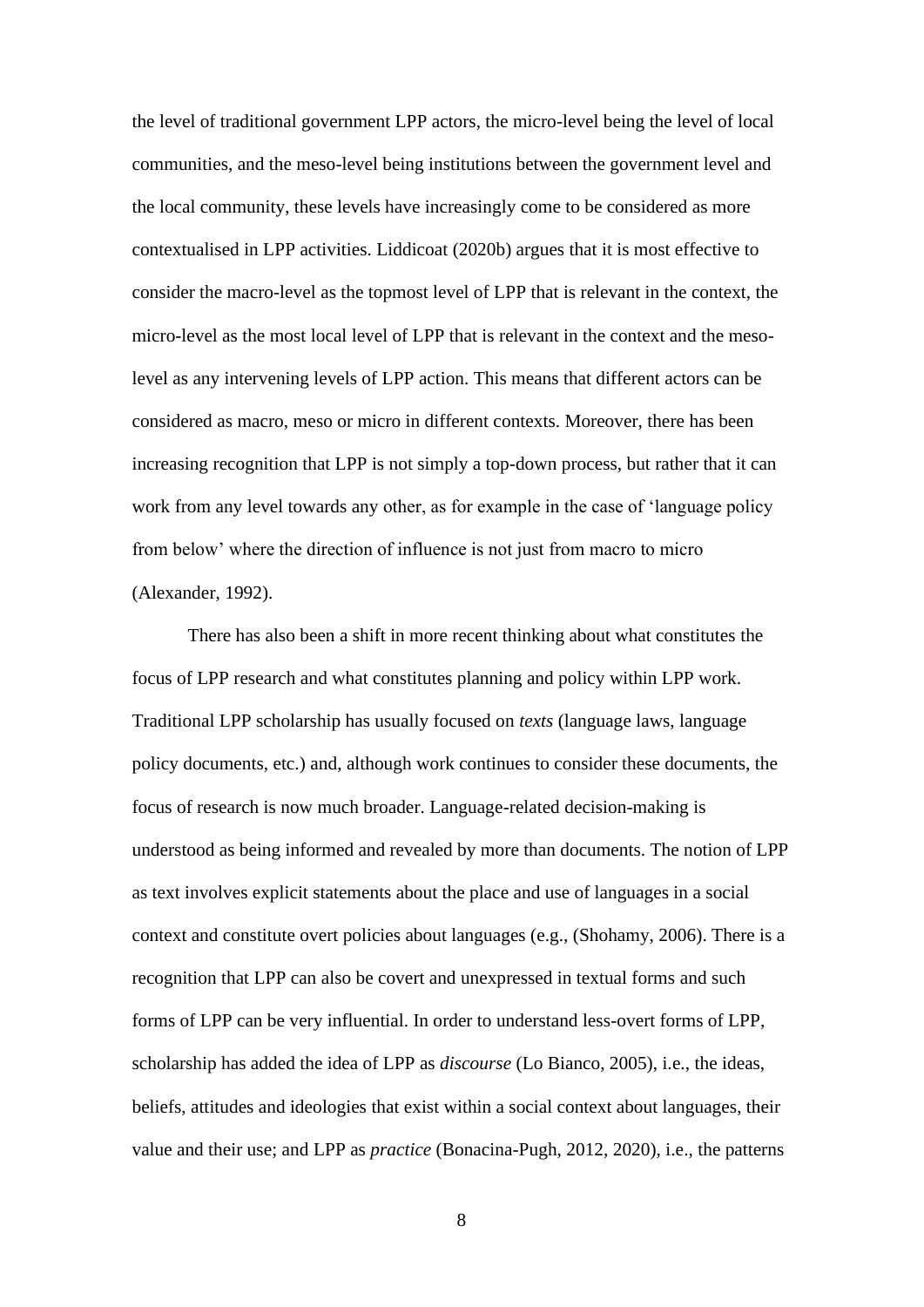of practice that reveal tacit understandings, beliefs about languages, their value and their use. These practices are shaped by policies that may be unarticulated but known consciously or unconsciously to participants in communication.

These changes in the focus of LPP scholarship have expanded the ways in which researchers have come to think about LPP actors and their agency. Recent research has focused on many different actors, such as schools (Schneider, 2015; Willoughby, 2014), universities (Hult & Källkvist, 2016; Okuda, 2019; Siiner, 2016), students (Payne, 2006, 2007), teachers (Nguyen & Bui, 2016; Tran, 2019), businesses (Barakos, 2012; Sanden, 2020a, 2020b), immigrant communities (Hatoss, 2006), churches (Obiri-Yeboah, 2019; Souza, Kwapong, & Woodham, 2012), sporting organisations (Djité, 2009), cities (Cadier & Mar-Molinero, 2012; Matras & Robertson, 2015) and families (Gu & Han, 2020; Zheng & Mei, 2020), among others. This enlarged focus on LPP actors has highlighted the individual nature of the exercise of agency in these contexts: Actors are not simply institutions but are also individuals within institutions whose actions create and construct the decisions around language use in the contexts in which they act. LPP agency can thus be exercised communally or individually.

It is not just in micro-level or meso-level contexts that LPP actors exercise agency. Even in the development of most macro-level policy texts, agency is important for understanding how a policy text is formulated and how it evolves. Policy texts are written by policy authors who make choices about how policies are formed and articulated. They are also influenced by others, including politicians, activists, and participants in consultation processes. The elaboration of policy is thus dialogic in that multiple voices are present in its formulation, and actors exercise their agency to shape the final form of these documents. While policies grow from a plurality of positions, policy texts are presented as monologues and as univocal, authoritative statements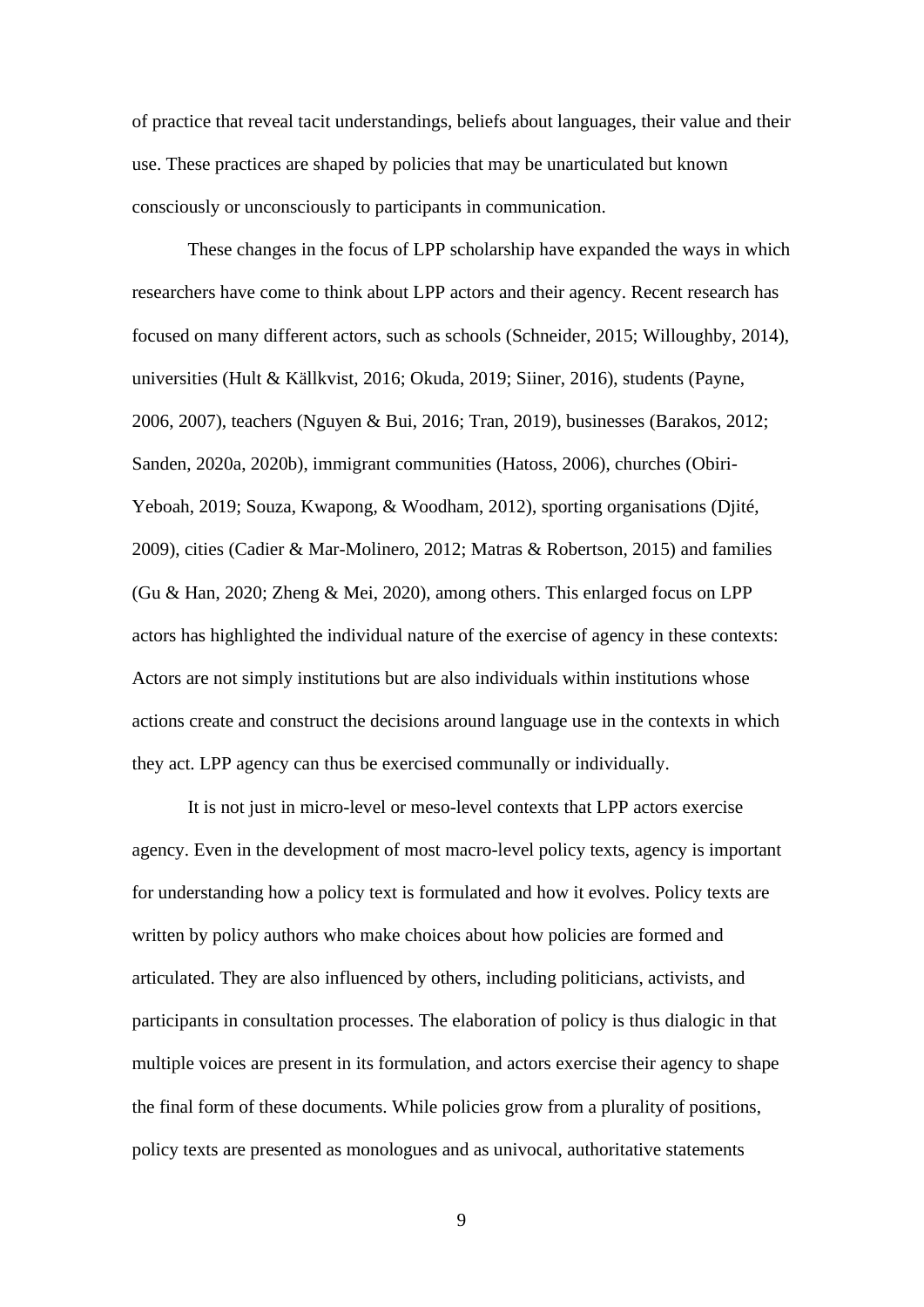(Bakhtin, 1929/1994). In this way, viewing policy as text obscures the agency that is involved in its development and the sense that a policy is chosen from among alternatives in what Bakhtin (1965) calls a single-voiced (одноязычный) discourse that presents its view as unitary and authoritative without reference to other possibilities, as if what it proposes is the only possible version and the final word to be said on the topic.

#### **Theorising agency**

The concept of agency emerged as an object of attention in the Enlightenment with the rejection of the idea that human action was bound by tradition, beliefs and the social contract and the affirmation of humans' ability to shape the circumstances of their lives (Locke, 1689/2004). The Enlightenment view of freedom of action saw human action as individualistic and involving a rational calculation of courses of action based on selfinterest. Agency consisted therefore in choosing actions in context to achieve the best outcome for the self, based on the application of reason. For other Enlightenment thinkers, however, agency was not simply the result of rational self-interest but also involved a moral dimension involving conscience (Rousseau, 1762/2009). Overall, agency was conceptualised as the application of free will limited by a rational concern for self-interest or a moral concern for taking the right action. In much LPP scholarship, an often unreflective view of agency as free will has tended to predominate in representations of human agency. .

However, agency is far subtler and more complex in its form and enactment. It is not unitary and decontextualised, but rather situated in time and space. Emirbayer  $\&$ Mische (1998, p. 963) argue that agency is a temporally embedded social process:

Agency as a temporally embedded process of social engagement, informed by the past (in its habitual aspect), but also oriented toward the future (as a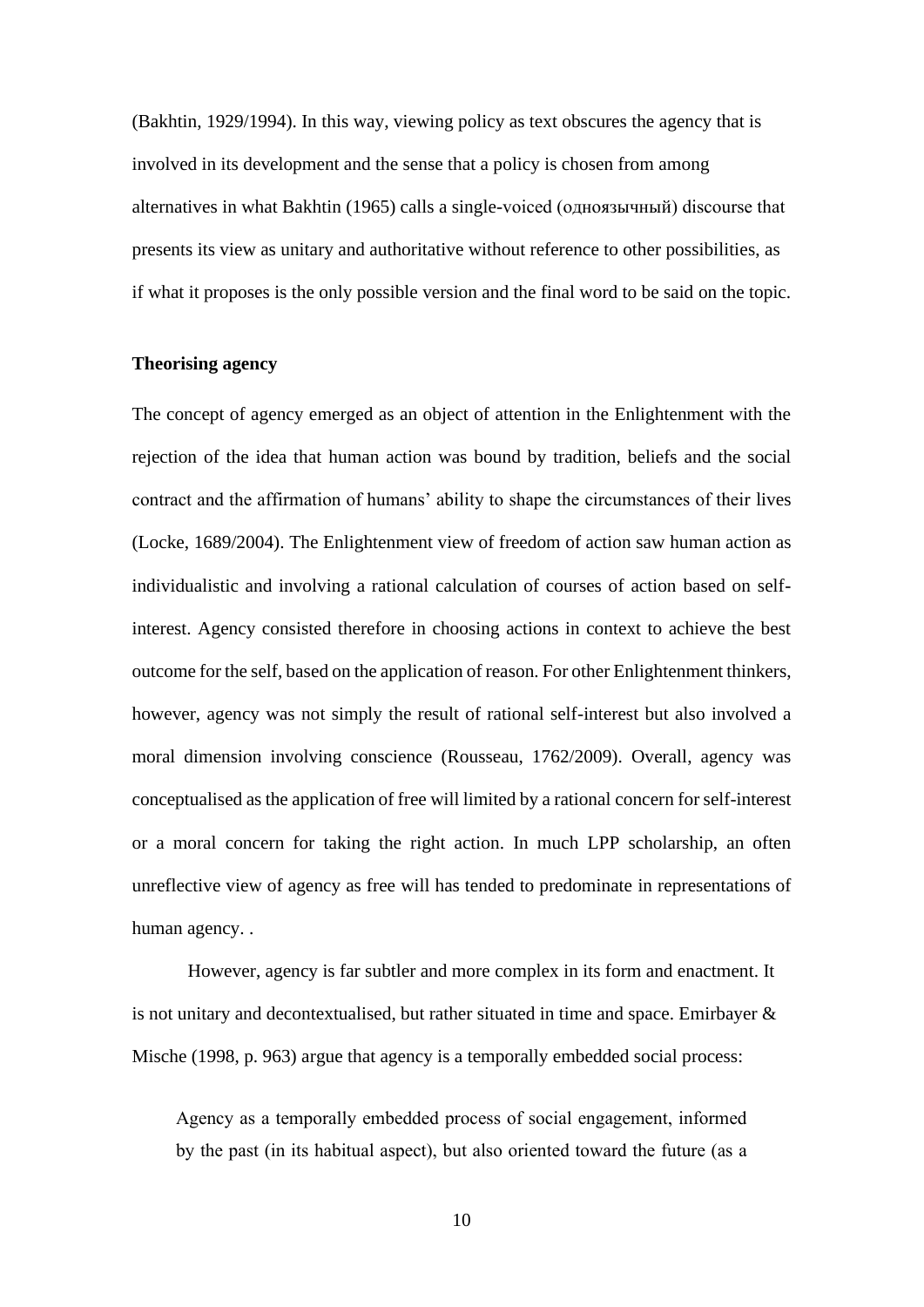capacity to imagine alternative possibilities) and toward the present (as a capacity to contextualize past habits and future projects within the contingencies of the moment).

They further identify three different constitutive components in agency that represent different aspects of its overall nature. They call these elements: Iteration, Projectivity and Practical Evaluation.

*Iteration* is a past-oriented component of agency reflects the idea that capacity to act can involve the reproduction in new contexts of past patterns of thought and behaviour. Actors have a repertoire of routine actions that they can employ in response to the typical situations that they encounter in their worlds and these patterns of response play a role in helping them to sustain identities, interactions and institutions over time. In acting, social actions may be based on the recall, selection, and application of schemas of action based on part experiences of interaction that may be taken for granted to a greater or lesser extent. The concept of iteration shares similarities with Bourdieu's (1972) idea of habitus, which involves the formative influence of past experience on the cognitive, intentional and corporeal structures of action. By incorporating past experiences, actors develop a set of preconscious, and usually naturalised and taken-for-granted, expectations about courses of action, such as languages and their use, that they strategically mobilise in certain situations. Thus, language practices in given contexts may be deployed on the basis that such actions have been deployed in the past and they constitute a heuristic of how to act in this context. This heuristic may apply to very simple levels of everyday language use or may involve a continuation of past language practices as ways of resisting or modifying new (top-down) LPP decisions. Such practices construct temporal and relational patterns that are recursively implemented in social life and construct social realities (Giddens, 1984). Actors exercise agency in iteration by selectively recognising and implementing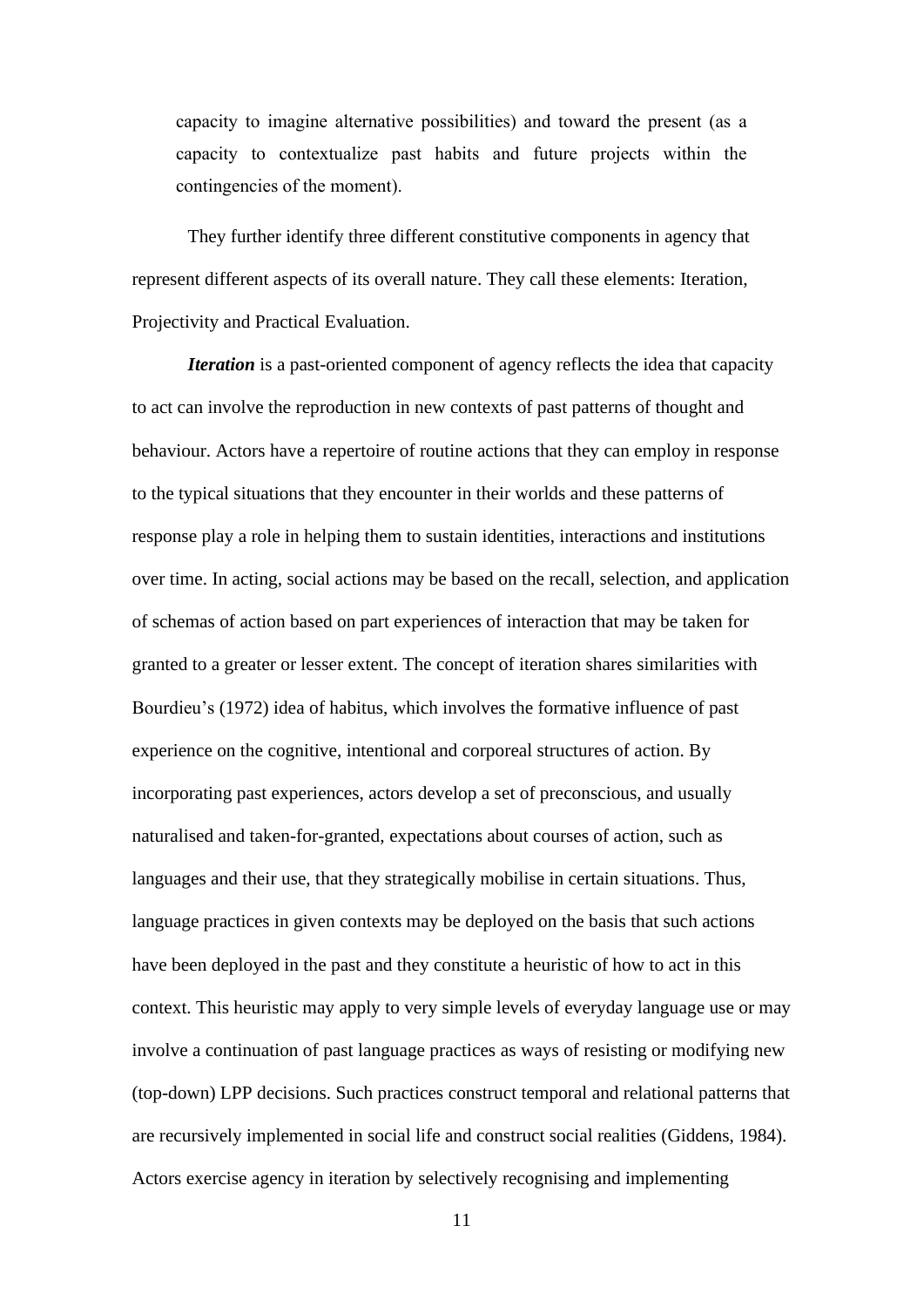schemas of practice. The iteration component of agency emphasises the idea that much human action has habitual dimensions but emphasises that these habitual dimensions involve an engagement with histories of practice rather than simply their reproduction (Emirbayer & Mische, 1998). It provides a reminder that the exercise of agency is not just found in cases of innovation and change but also in the continuity of practices over time.

*Projectivity* is a future-oriented component of agency that involves a process of imagining possible future trajectories of action that are relevant to the actor's hopes, fears, and desires for the future. Agency is not found only in the reproduction of past experiences, but also involves a creative reconstruction of the world that gives shape and direction to it (Emirbayer & Mische, 1998). Emirbayer and Mische argue that projectivity is an engagement with possible futures to create something new in their context:

[S]ocial actors negotiate their paths toward the future, receiving their driving impetus from the conflicts and challenges of social life. The locus of agency here lies in the hypothesization of experience, as actors attempt to reconfigure received schemas by generating alternative possible responses to the problematic situations they confront in their lives (p. 944).

They further argue that projective agency involves processes of reflection on the current situation as a response to problems that cannot be resolved through the application of existing ways of thinking and acting. The idea of policies as projective has been articulated by Gee (1994a, 1994b), who conceptualises (macro-level) policy texts as both enacting processes to respond to problems and also constructing representations of desired future worlds. In LPP contexts, projective agency is exercised in the process of developing and implementing new language-related actions to deal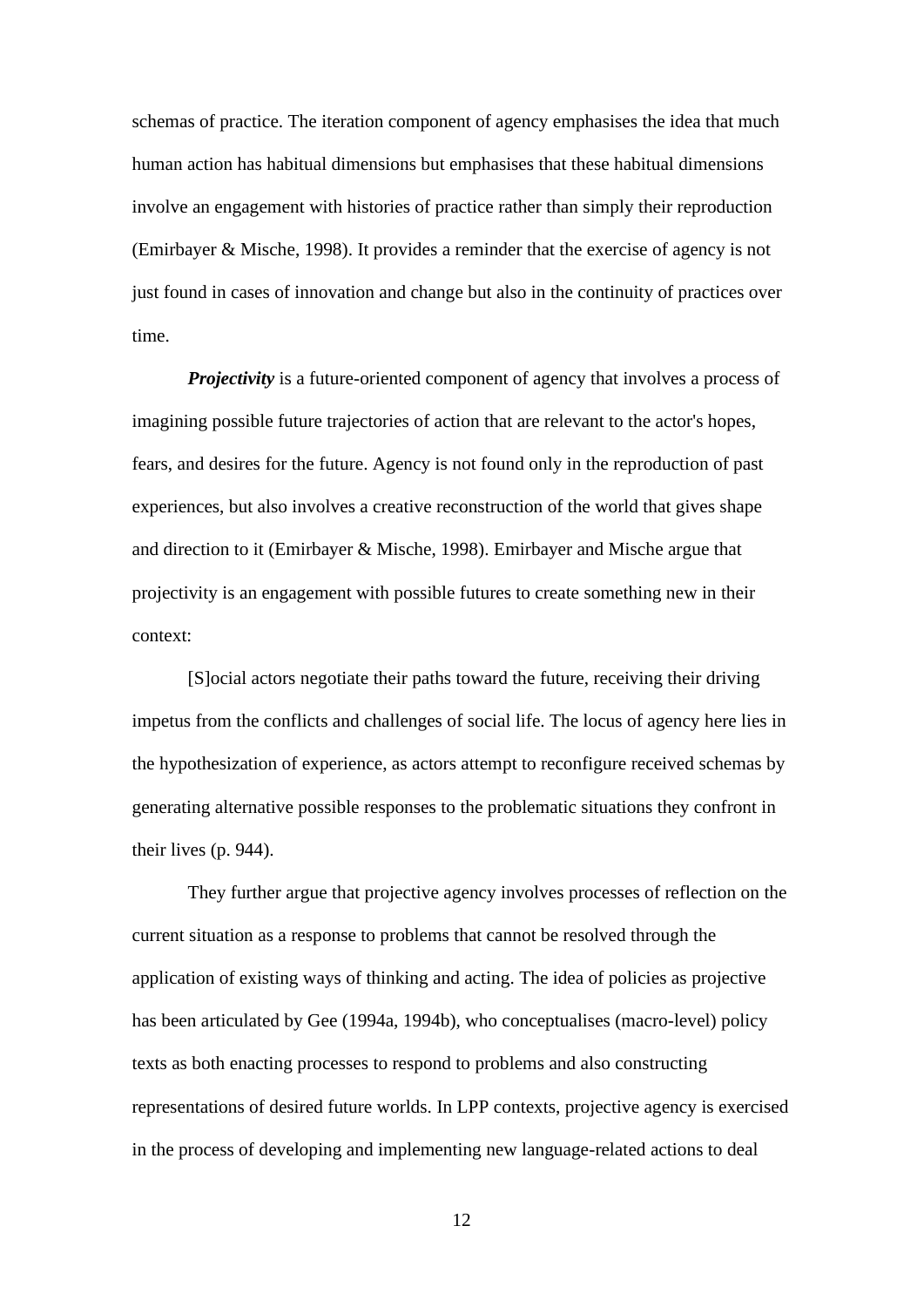with perceived problems in the local language context. This may be exemplified in the agency of teachers as they seek to enact new ways of working with languages or in the agency of institutions as they seek to formulate new policy responses.

*Practical evaluation* is a present-oriented component of agency that entails the capacity of actors to make practical and normative judgements in selecting between alternative possible actions in response to the situations in which they find themselves. In any course of action, actors must adjust their actions to the needs and demands of their contexts and circumstances. In each situation, actors must make judgments about the course of action that they will undertake. The practical evaluation component is dialogic as it is through processes of deliberation, with others or self-reflexively, that actors develop the capacity to make decisions about their course of action and, where relevant, challenge existing patterns of action. By making judgments about possible courses of action, actors mediate their social worlds to pursue their projects or bring about desired outcomes in their contexts. Practical evaluation is not simply applied in contexts of transformation; it is a component of action in any form as even very similar moments in time have their own distinctive characteristics. Even when a language situation is constructed through the application of what are considered by actors to be universal norms, the application of such norms is not automatic but the result of a situated judgment about the rules and the context in which they are applied (Nussbaum, 1986). Within the exercise of practical evaluation, Emirbayer and Mische (1998) identify a number of processes that are involved in the exercise of agency:

- *Problematisation* The "recognition that the concrete particular situation at hand is somehow ambiguous, unsettled, or unresolved" (p. 998).
- *Characterisation* developing an understanding of a problem as being of a particular nature.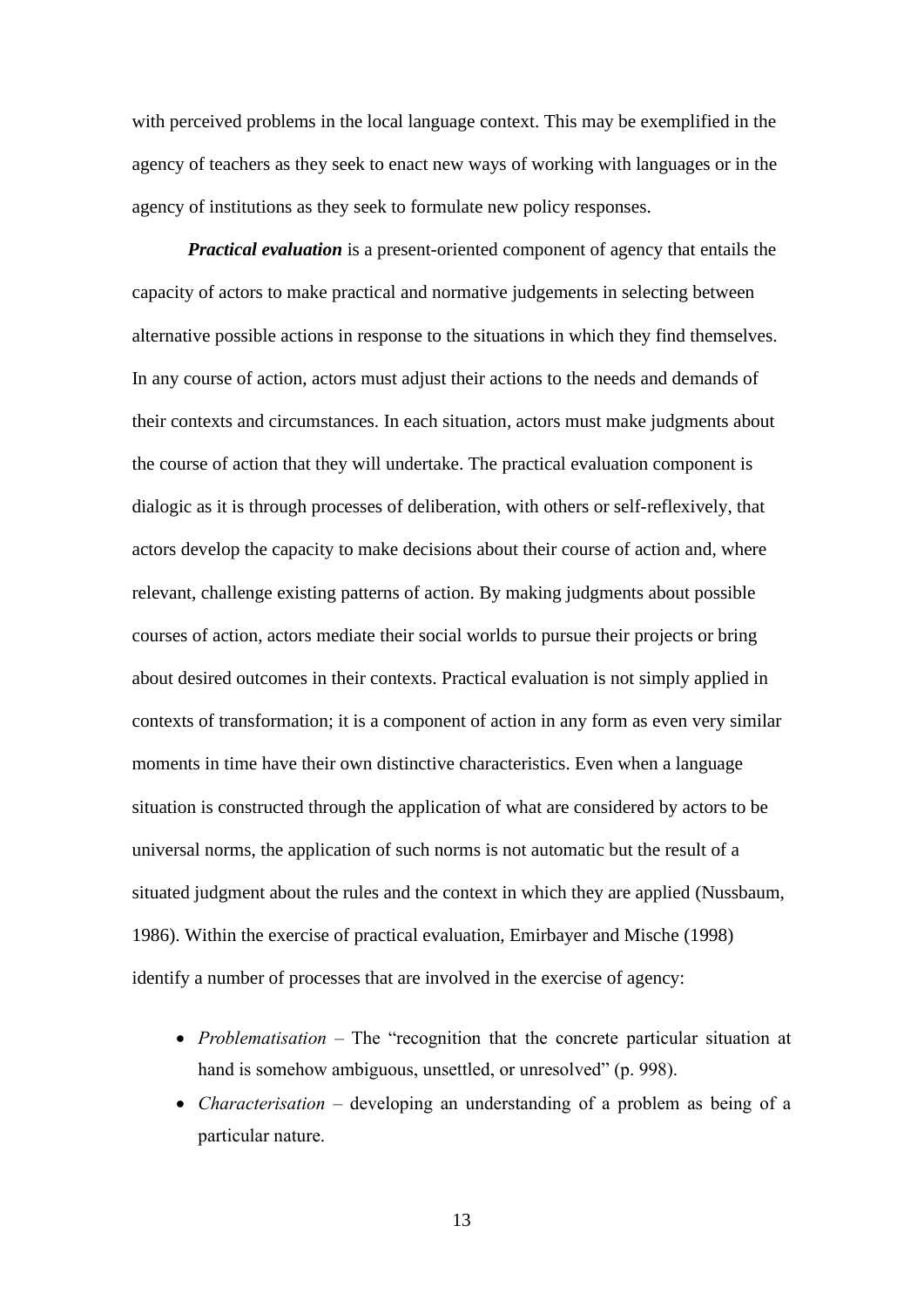- *Deliberation* the weighing up of plausible choices for future action through a conscious consideration of how best to respond; decision-making choices about how to act.
- *Execution* carrying out actions intended to bring about the desired result. In LPP terms, these processes reflect processes of planning – working to formulate decisions about how languages will be used and decision-making – arriving at a policy that will guide future courses of action, and implementation.

In LPP work, these various processes may be aligned or they may be in conflict, producing unplanned or unintended consequences (Baldauf, 1994; Eggington, 2002).

Emirbayer and Mische (1998) do not conceptualise these components of agency as independent and separate but rather as present and interacting in particular ways in particular contexts of action; they refer to these components through the metaphor of a chordal triad. Social actors can be said to be oriented toward all three temporalities (past, present, and future) at any given moment, but one of these may be more salient in any emergent situation. These three components may not all agree when actors decide to act and thus there may be conflicting dimensions of the exercise of agency.

In thinking about the ways in which social actors are likely to take up agency in LPP contexts, it is important to consider who such actors are and what motivates them to act. In reality, any person may be an actor in language related decision-making, especially at the micro-level, but it is useful to think who is likely to take on an agentive role in such contexts. Zhao & Baldauf (2012) have identified a number of different possible actors in LPP decision-making:

- *People with power*: Such as those who hold public office or judicial positions and have the power to shape LPP decisions.
- *People with expertis*e: Those who can influence LPP decision-making by deploying expert knowledge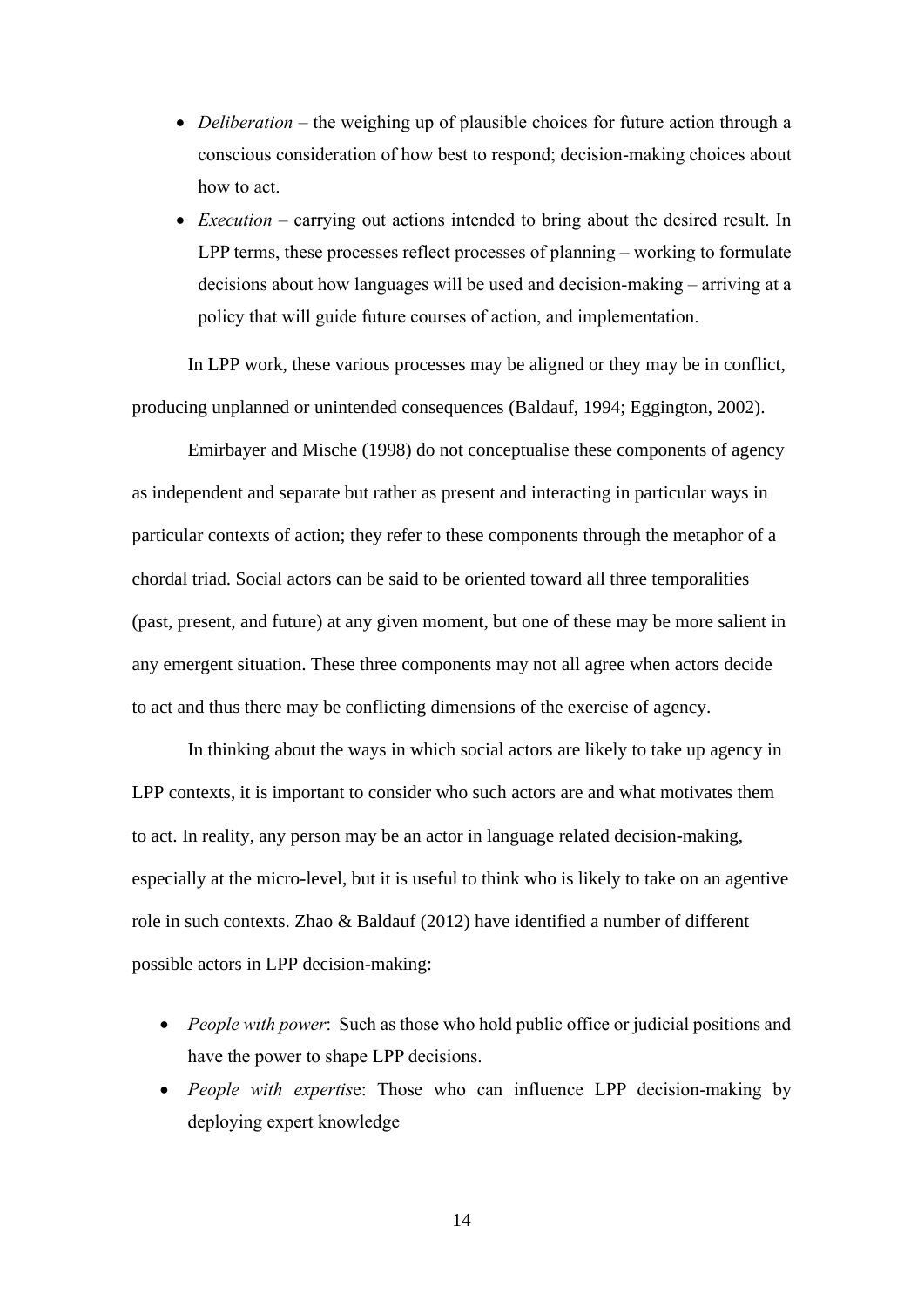- *People with influence*: Those who are influential in society because of standing or esteem; and
- *People with interes*t: Those who get involved in LPP decision-making at the grassroots level because of their interest in language issues.

Zhao & Baldauf 's list is useful in that it provides a reminder that agency is not simply an exercise of power but is much more distributed in society. Their list of potential actors was developed for a particular LPP context – macro-level Chinese script reform – and should not be considered to be an exhaustive list of actors. The list does, however, suggest that people who exercise agency in LPP may be quite diverse and range from those whose positions afford them agency, such as lawmakers, ministers of education, or in more micro-level contexts, school and business leaders, etc (see for example Johnson & Johnson, 2015) to those who take on agency in order to achieve a goal, such as language activists.

Another way of thinking about the social actors involved in policy is to focus on the roles and relationships actors have with policy. Ball, Maguire, Braun, and Hoskins (2011) identify a number of such roles for policy implementation in school contexts that appear to be relevant to wider considerations of agency in LPP.

- *Narrators:* actors who interpret policy by selectively focusing on aspects of a policy and making decision about its implementation, creating local versions of policy through the selection and enforcement of meanings in their context of work.
- *Entrepreneurs:* Actors who advocate for the adoption of policy and have a personal investment in the policy and its enactment in their local context.
- *Outsiders:* Actors from outside the local context but who play a role in the implementation of the policy through partnerships with local actors or by monitoring their work.
- *Transactors:* Actors who are responsible for demonstrating that (macro-level) policy is implemented locally and attending to accountability requirements for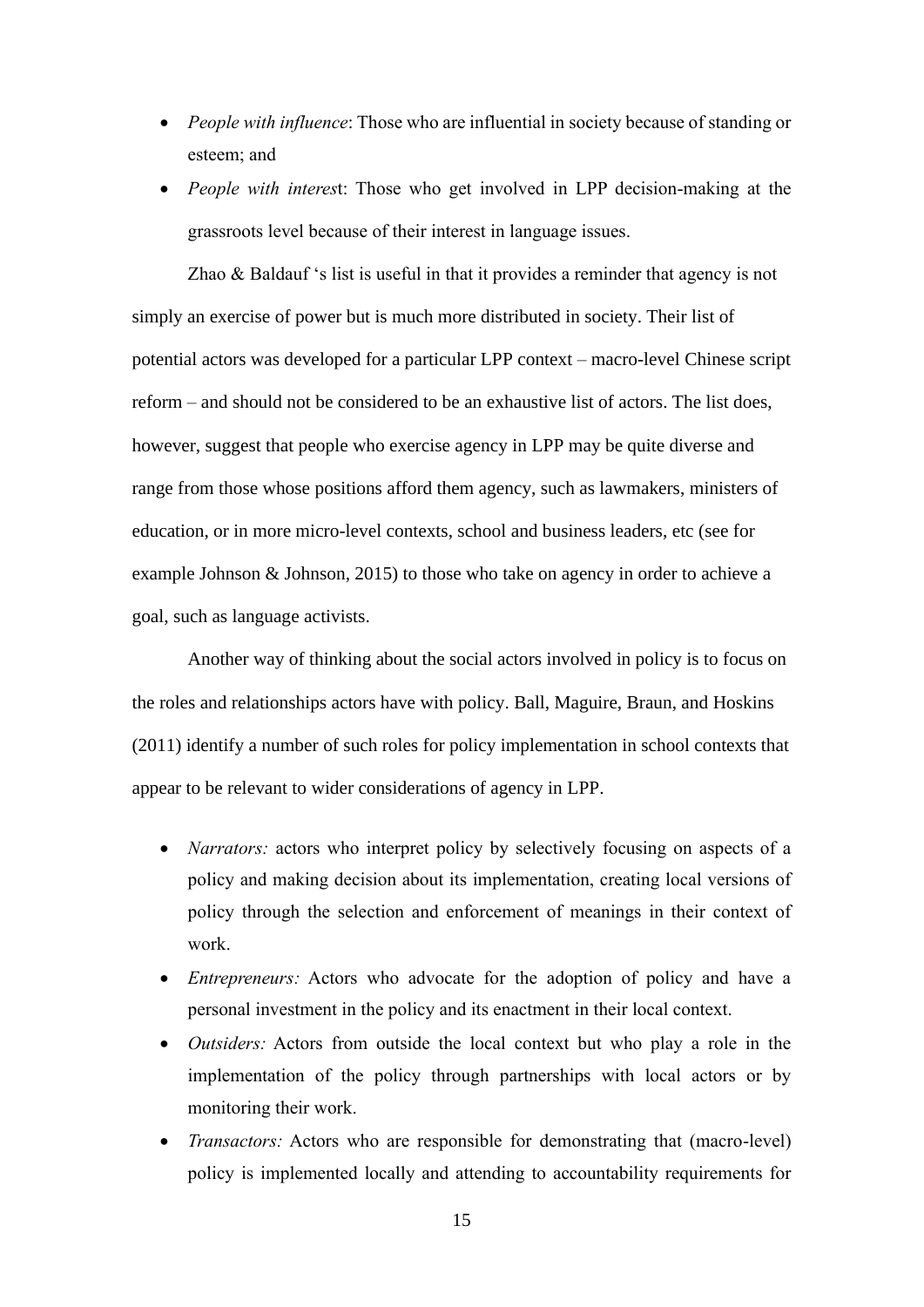implementation and have roles in monitoring and/or enforcement of the policy in the local context.

- *Enthusiasts:* Actors who are positively engaged with the policy, with a feeling of investment in it, model the policy in their practice and provide models for others of how policy can be implemented.
- *Translators:* Actors who produce the events, processes and texts for others to indict them into the new policy and its discourses.
- *Critics:* Actors who resist aspects of the policy or interpretations of it and develop and maintain counter discourses to it.
- *Receivers:* Actors who are dependent on others in the process of interpretation and implementation and seek guidance for their personal practice as they implement a policy.

These roles and relationships are not specific to individual actors, and any actors may take on more than one of these. However, certain roles imply that the actors have institutional roles, power, influence, or expertise as a prerequisite for being able to take on the role (e.g., narrators and outsiders). There are thus possible connections between Ball et al's (2011) and Zhao and Baldauf's (2012) ways of understanding actors and their agency. In addition, Ball et al's (2011) list of actors indicates that not all social actors are invested with power, influence, etc. and may have limited capacity or desire to act in a policy process (e.g., receivers), and that agency is not simply understood in terms of those who can have an impact on the actions of others, but is relevant for considering any actors involved in the process.

It is also important to consider to what extent social actors can exercise agency in any LPP context. While Enlightenment thinkers often considered agency to be free will limited only by rationality or morality, such a view of agency as free will, which often seems to be implied in LPP scholarship, ignores the ways that the exercise of agency is constrained by other, external factors. Agency is not total freedom of action; it is rather a "socio-culturally mediated capacity to act" (Ahearn, 2001, p. 112). Agents do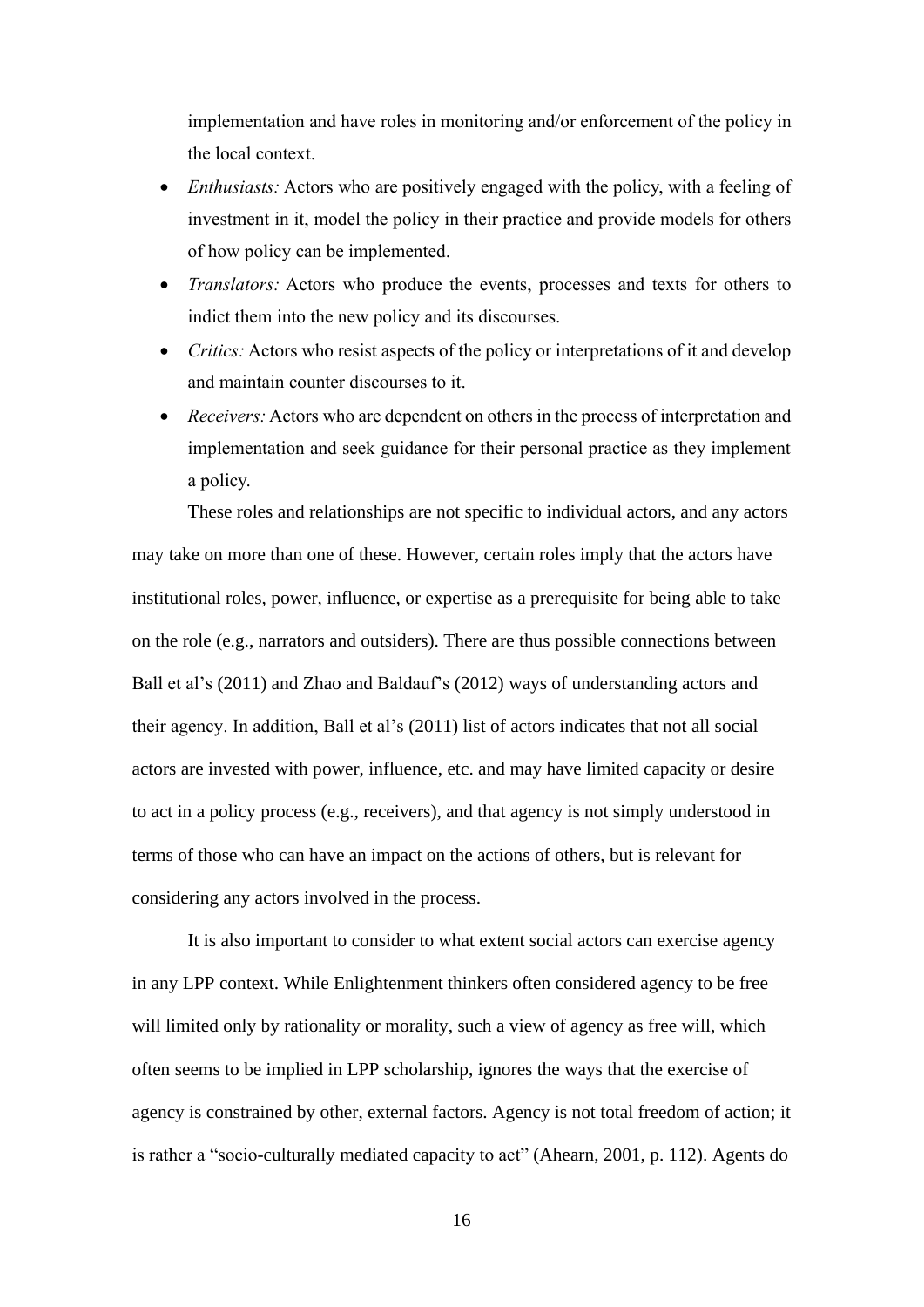not act in isolation from other social actors but are part of a complex constellation of agents (Mayntz & Scharpf, 2001) who interact with each other and through action and discussion, etc. to mediate the ways agency can be enacted. Agency is also mediated by structure, or the recurring patterned arrangements that influence or limit the choices and opportunities available to individuals in society. It is the processes that mediate agency that can reveal the nature of agency and its exercise in contexts of action, including LPP contexts. Much work in LPP research, however, has focused on agency in isolation from the social phenomena that mediate it, and Johnson and Ricento (2013, p. 13) argue that "a balance between structure and agency… is precisely what the field needs".

Social theories of agency rest on a dualism of agency, the capacity to act, and structure, the social relationships within which action occurs (Fuchs, 2001). Structure can be understood as the patterned relationships that exist within a society and which shape the ways that societies function and that people within societies perceive and think about the world in which they live. Structure includes the relationships that exist between individuals and groups within a society, persistent patterns of behaviour and institutionalised norms, ideologies and cognitive frameworks that structure actions in societies.

There is a central debate in the social sciences about how the relationship between agency and structure is conceptualised, although this debate has not had a significant impact on work on agency in LPP research. Generally, there are two main ways of understanding this relationship. One perspective is realist and argues that phenomena exist and are thus empirically discoverable. From such a perspective, social phenomena exist as facts of the social world (Durkheim, 1919). However, the natural world and the social world differ in the terms of the nature of the phenomenon that are found in each and social phenomena are not directly discoverable (Bhaskar, 1997), and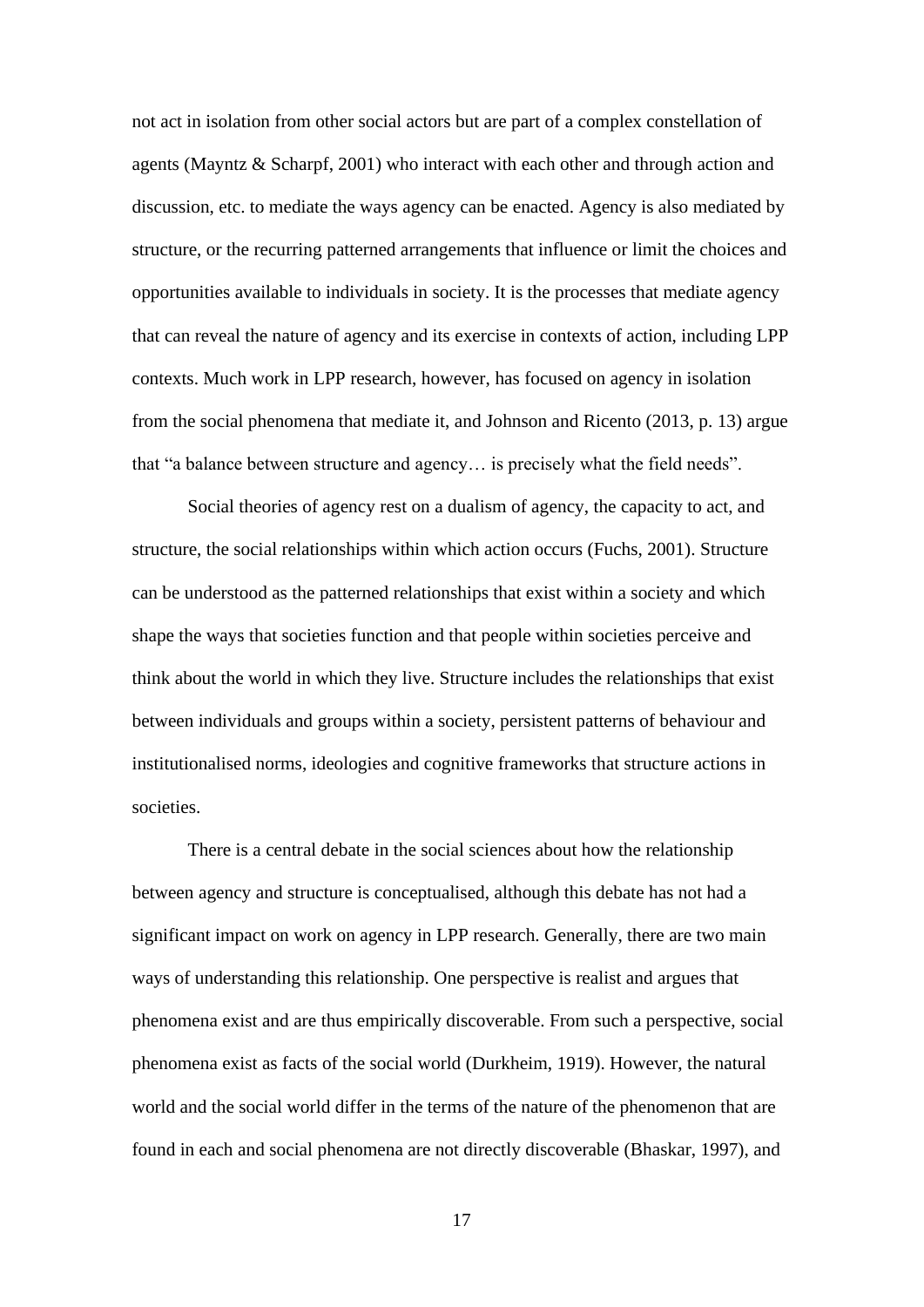the social researcher can never be positioned outside the social world that is being researched. This socially oriented form of realism is known as critical realism and is eloquently elaborated by Bouchard and Glasgow (2019). In critical realism, it is acknowledged that social phenomena cannot be observed directly and can only be known through the ways that they influence the behaviour of actors in the social world.

Critical realism makes an argument that *structure* and *agency* are distinctly separable elements of the social world and exist as separate strata and with different ontologies and should be studied in ways that keep the differentiation between them clear. This claim may lead to a tendency to see structure primarily in terms of its capacity to constrain agency and limit possibilities for action in context. The other perspective is a *constructionist* perspective, which takes the view that agency and structure are not as sharply bounded and that agency and structure can be viewed from an ecological perspective in which structure and agency are mutually constitutive and have equal ontological status (Giddens, 1984). For Giddens, "(t)he constitution of agents and structures are not two independently given sets of phenomena, a dualism but represent a duality ... Structure is not 'external' to individuals: as memory traces, and as instantiated in social practices" (p. 25). Giddens emphasises structure and agency as a duality. In his view, structure and agency cannot be conceived as separate from one another. He therefore argues that structure is neither independent of actors nor determining of their behaviour, but rather takes the form of sets of rules and capabilities that actors draw on to construct their actions and by acting in reference to these, they reproduce them and their normative impact on action. Constructivists seek to account for structure as a human construct developed through prior action and developing a normative nature through the iterative human actions. Structure is thus the sedimented products of the prior exercise of agency. This perspective sees that agency and structure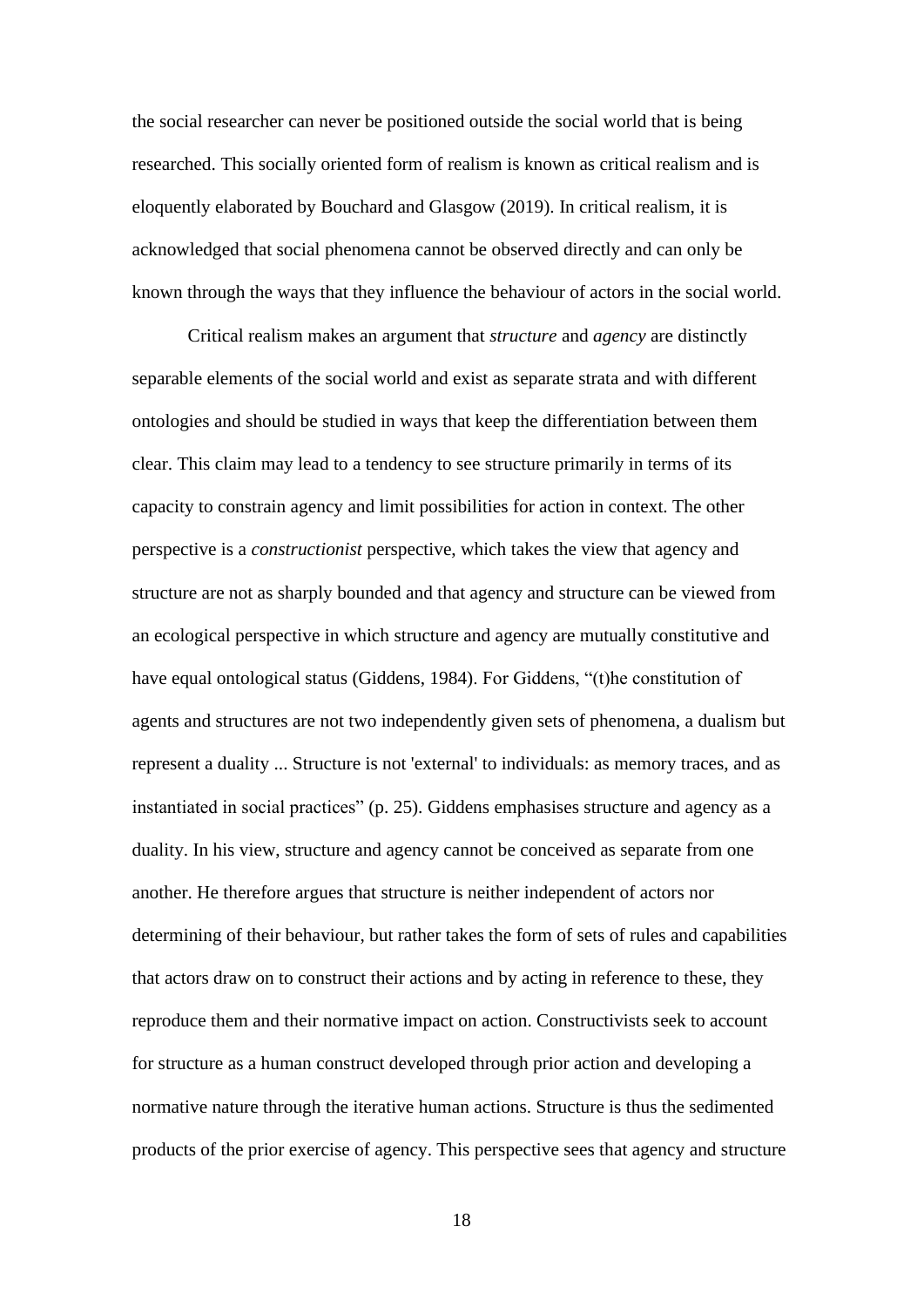are in a dynamic relationship in which structure affects the exercise of agency and agency affects the form of structure, as agentive action can reform structure in new ways. The constructivist perspective focuses on structure that shapes agency but acknowledges that this shaping may both constrain agentive choices but may also provide affordances for the exercise of agency. As Giddens argues, "[s]tructure is not to be equated with constraint but is always both constraining and enabling" (p. 25). It is the interaction between agency and structure that creates the spaces in which human beings can act: an ecological space in which neither voluntarism nor constraints on action predominate but in which each is in a dialectic relationship.

Each of these perspectives has advantages and disadvantages for understanding agency and its place in LPP research. The *critical realist* perspective, as Bouchard and Glasgow (2019) argue, has the advantage of clarity that comes from the neat separation of social reality into separate strata. However, this neat separation may obscure the underlying messiness of the social world and its operation and may sideline consideration of how structure comes into being in the social world. The *constructivist* perspective reflects the contingencies and complexities of the social world but may lead to conflation of the concepts of agency and structure and obscure aspects of their operation. Work on LPP, including the papers in this volume, may take either a critical realist or a constructivist perspective on the relationship between agency and structure, but in many cases, the ways that researchers conceptualise the relationship may not be well articulated in their work.

The consideration of agency and structure in LPP research is particularly important, and language policies may be seen in terms of both structure and agency. LPP research may focus on language policies as structures that shape the actions of social actors. Language policies may constrain the possibilities for action within a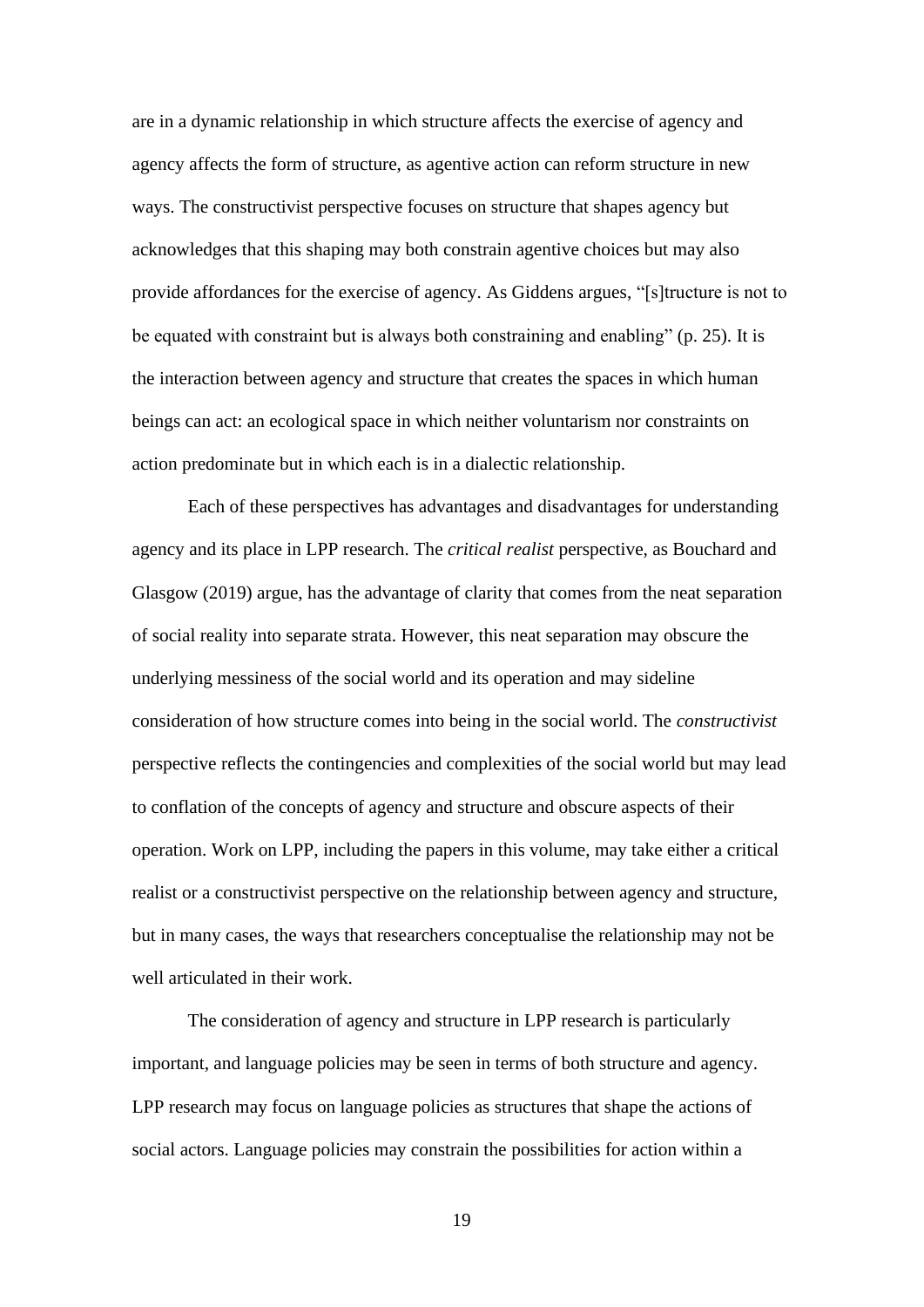certain language context, as for example, by inhibiting or proscribing certain desired future actions, or they may provide affordances for action by warranting certain actions. In discussing language policies as structure, researchers may orient to the ways that actors respond to and implement policies, and much of the research on agency has looked at the ways that actors work to redirect or reinterpret policy provisions in order to construct or legitimatise their own actions (e.g. Johnson, 2010). However, LPP research may also be viewed as forms of agency in which actors make decisions about languages and their use in context and this is the position that papers in this volume take. It is thus possible to view LPP from different perspectives and as interactions between these perspectives in that the agency of those who develop policies at the macro-, meso- or micro-levels may create texts, discourses or practices that shape future actions.

#### **About this volume**

The papers in this volume adopt a variety of frameworks for exploring the nature of agency in LPP and the forms that it takes. We have divided the papers into groups that align roughly with the themes in the literature we have discussed. The first group of papers are based in schools and take an *ecological* view of agency, examining how it is either constrained or enabled by contextual variables. The papers show how teachers and language specialists, even at a grassroots level, can play an agentive role in influencing policy even if they may lack decision-making power. However, they may also be constrained, or exercise their own constraints, in ways that are unhelpful or do not necessarily support multilingualism. All three papers in this group identify complex combinations of local factors that influence actors' ability and willingness to exercise agency. Tsang explores the agency of Chinese as an Additional Language (CAL)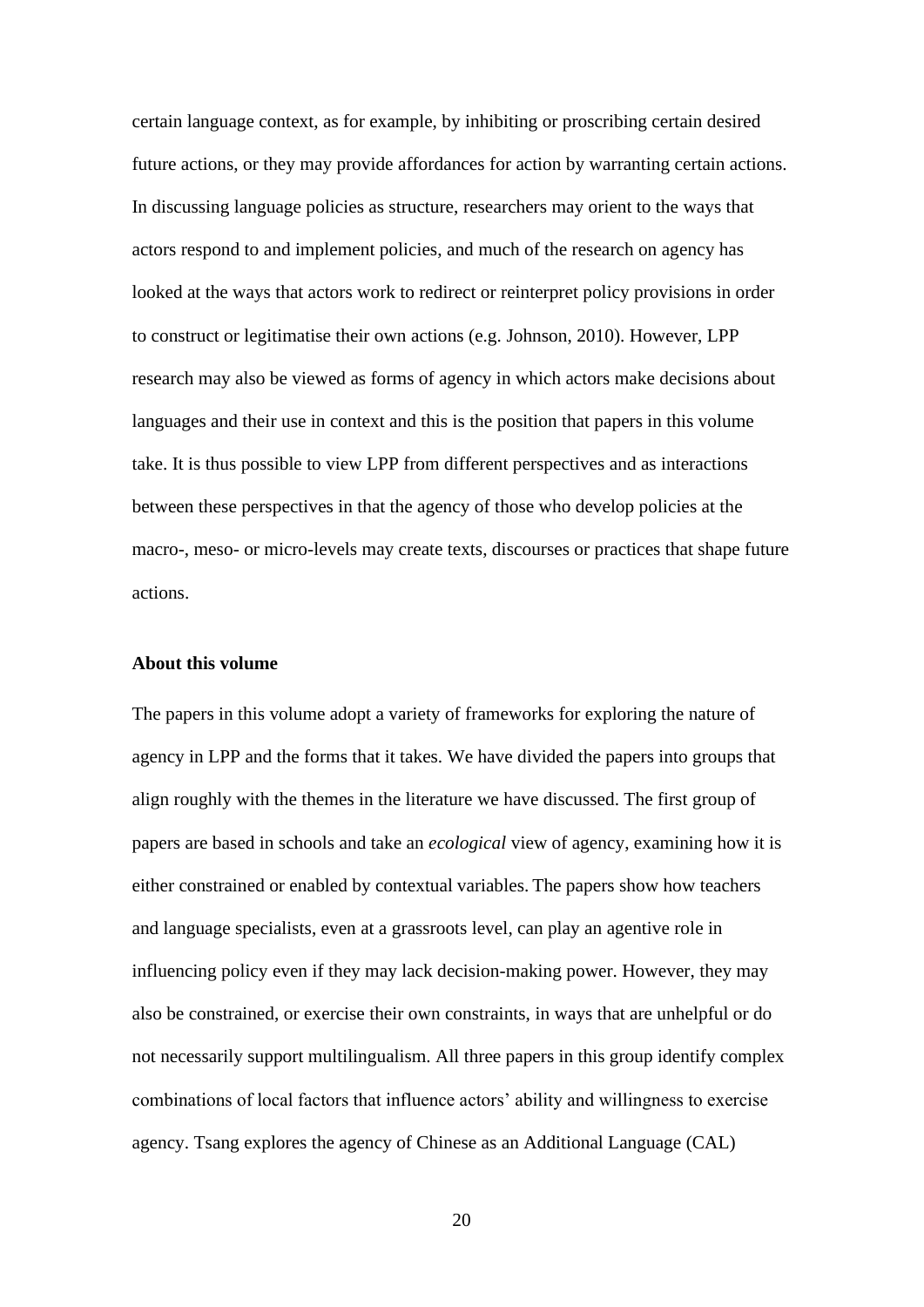teachers in Hong Kong, where the burgeoning need for language provision for growing number of non-Chinese speaking immigrant students has been neglected in a policy environment that strongly favours Chinese and English. Tsang makes a sophisticated study of the factors that limit the agency of CAL teachers in this context, concluding that the language planning context has constrained teachers' agency in ways that lead to the narrowing of the curriculum and short-termism in teaching goals.

In the United States, Schornack and Karlsson's paper focuses on teachers' agency in relation to provision for English learners in Minnesota State Approved Alternative Programs, where English learners are disproportionately enrolled. The authors suggest that the reason for this is because state-level policy is pervaded by a hidden monoglossic ideology which problematises and pathologises English learners. Characterising this language planning for English learners as unplanned because "the values or powers driving language planning choices are not always immediately visible", the authors adopt the concept of *the critical language policy arbiter* to describe how language development specialists can potentially act to influence policy and disrupt inequitable practices that 'invisibilise' English learners.

In a third paper that takes an ecological view of agency, Weinberg looks at the role of language policy arbiters who exercise a form of communal agency at different levels in three schools in Nepal, where the Nepali government has enacted legal provisions supporting multilingual education. In her study, Weinberg found that each school had a pair of language policy arbiters, or actors with disproportionate power over decisions regarding the use of minoritised languages. The permissive but passive government stance toward the provision of multilingual schooling allows such arbiters to either expand space for the teaching of the local language or close it down. In all three studies in this group, while teachers and specialists seem to be able to step into a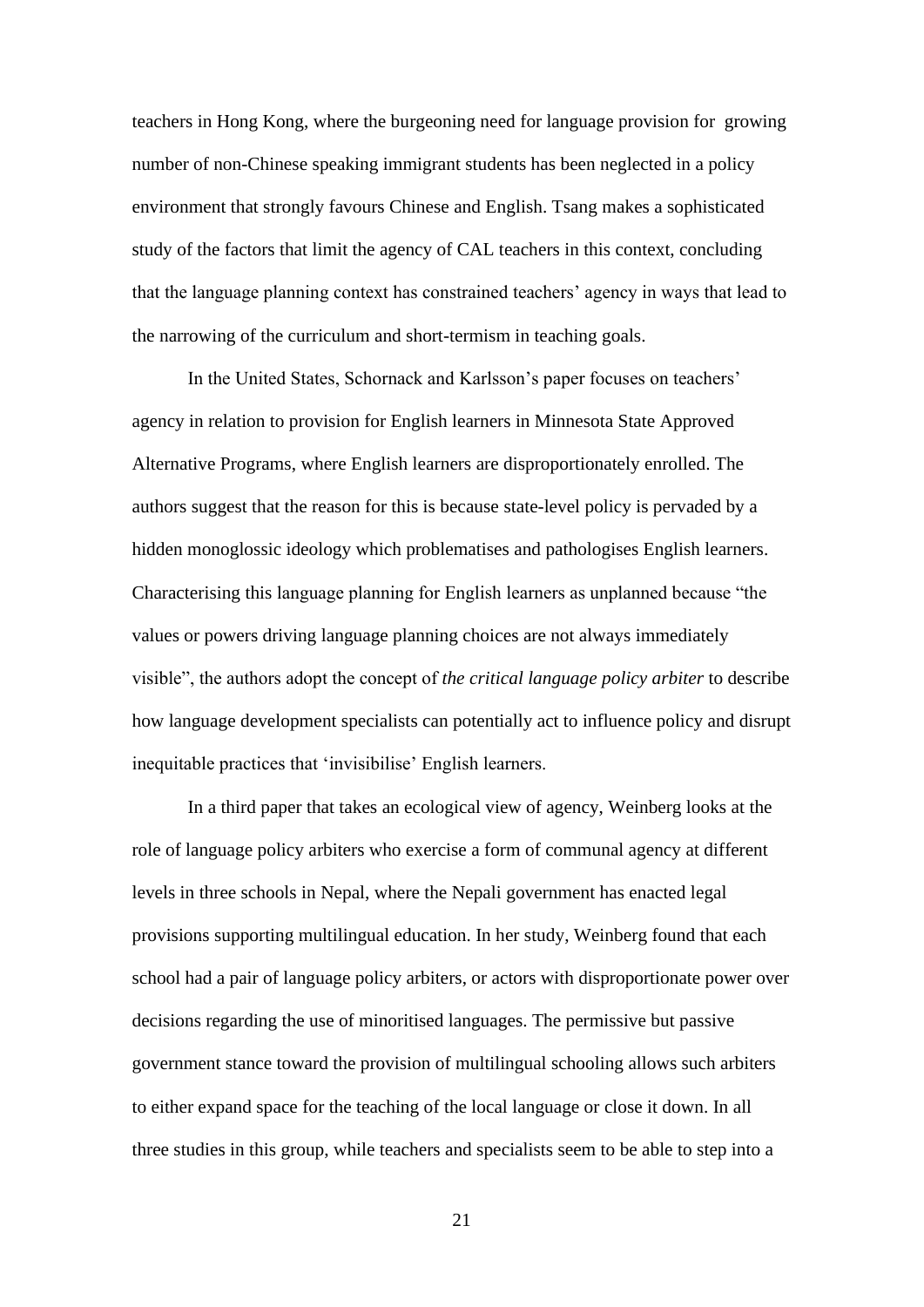policy leadership vacuum at a certain level and exercise individual or collective agency, the form that this agency takes is highly constrained by the environment in which it is exercised.

The next group of papers looks at the relationship between *agency* and *structure*. In another paper situated in Nepal, Poudel and Choi analyse the different elements of structure that support or restrain policymakers' decisions regarding the medium of instruction. As described in the previous paper, despite professing that they supported multilingualism, the policymakers in this study chose not to enable the medium of instruction in local languages, therefore going against the government policy and effectively sidelining Nepali languages. The unintended outcome of weak government policy, argue Poudel and Choi, is that, encumbered by a range of social and structural constraints, Nepali policymakers reproduced a system that continued to champion standard and dominant languages to the detriment of local languages. Their paper provides insight into ways that agency can be constrained even for agents who would normally be considered powerful agents in the LPP process. It also shows that actors' personal engagements with language issues may be constrained by other non-linguistic factors.

Badwan's paper studies the relationship between agency and structure in Tunisian higher education. Badwan observes that language-planning processes in Tunisian universities are influenced by structural factors beyond the university linked to broader social issues, including globalisation and student mobility, employers' linguistic expectations, national tensions, and parental involvement. The absence of official educational language policies, akin to benign neglect in Badwan's view, has created room for agency to be exercised by local educational stakeholders. She refers to them as *language policy influencers* rather than arbiters because they operate in informal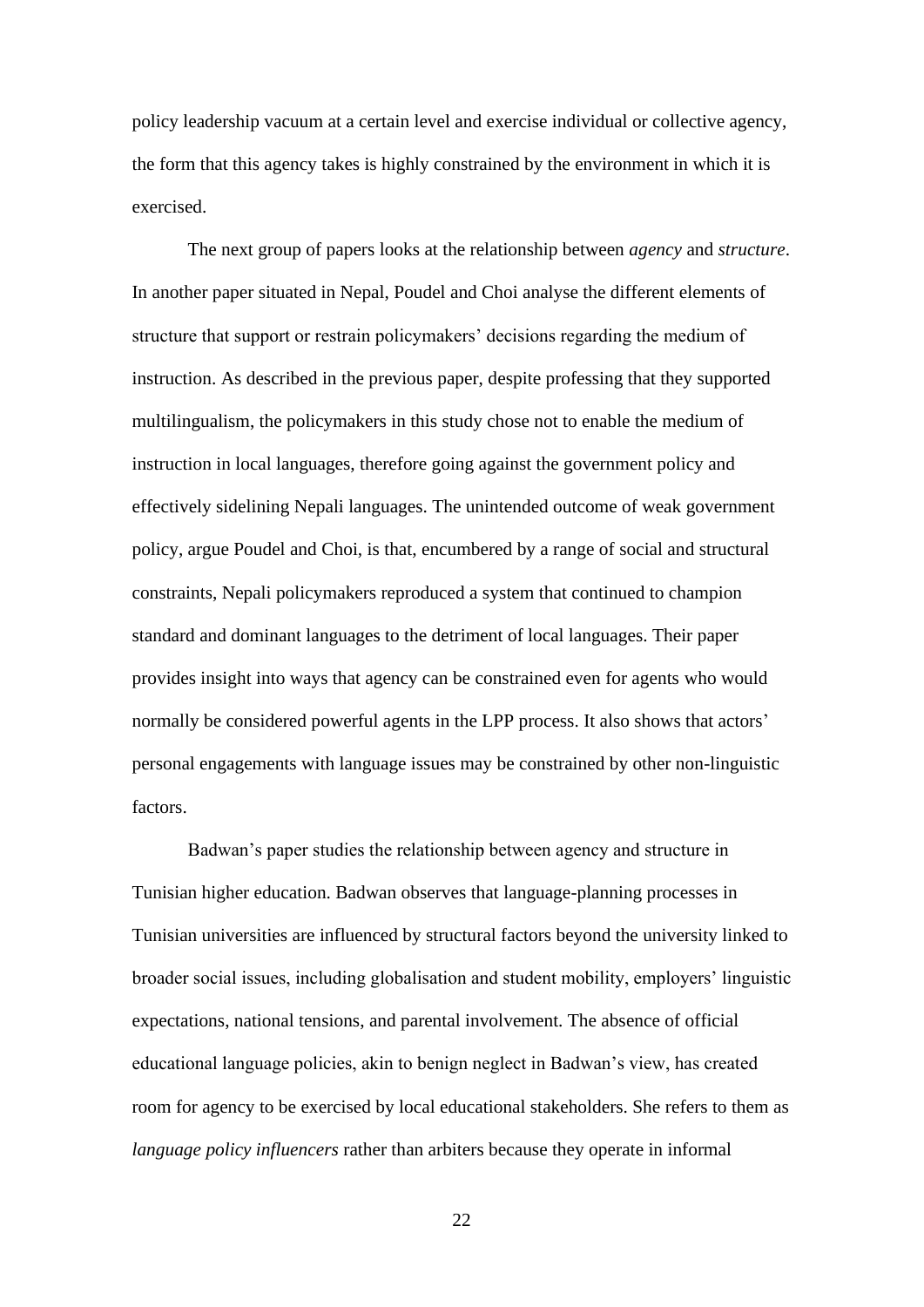domains as well as formal social institutions like universities and workplaces. Badwan makes the important point that, while the absence of official policies makes room for agency and the ability to make decisions based on local demands and aspirations, they also create inconsistency, uncertainty and the potential for language policy agency to produce social inequalities.

The next group of papers work with Zhao & Baldauf's framework of actors and agency in LPP. Two papers in this group were situated in China, where recent social and economic initiatives have resulted in some shifts from the top-down, macro-level approach that has traditionally characterised language planning. The effects of these changes on agency is particularly revealing. Cheng and Li 's study focuses on tertiarylevel English language teaching. As the authors observe, China is the largest English education market in the world, and its policy on English education affects millions of people, from students to scholars, university administrators and teachers. By analysing the layers of individual agency in the College English Program, the authors explore which people have how much scope to exercise agency in planning for the delivery of College English. They find it is *people with influence* in society who have the most obvious impact on macro-level policy making. In addition, they find that, at meso-level, it is administrators who wield a disproportionate amount of power in the way they interpret or even ignore top-down language policy and play the role of de facto policy arbiters. At the same time, as the authors also note, the experiences and views of Chinese university students, the largest number of English learners in the world, have to date received little attention.

Chen, Tao and Zhao analyse agency in context of pressure to diversify foreign language education policy in China. Flowing from the Belt and Road Initiative, an ambitious economic and strategic agenda by which China proposes to economically link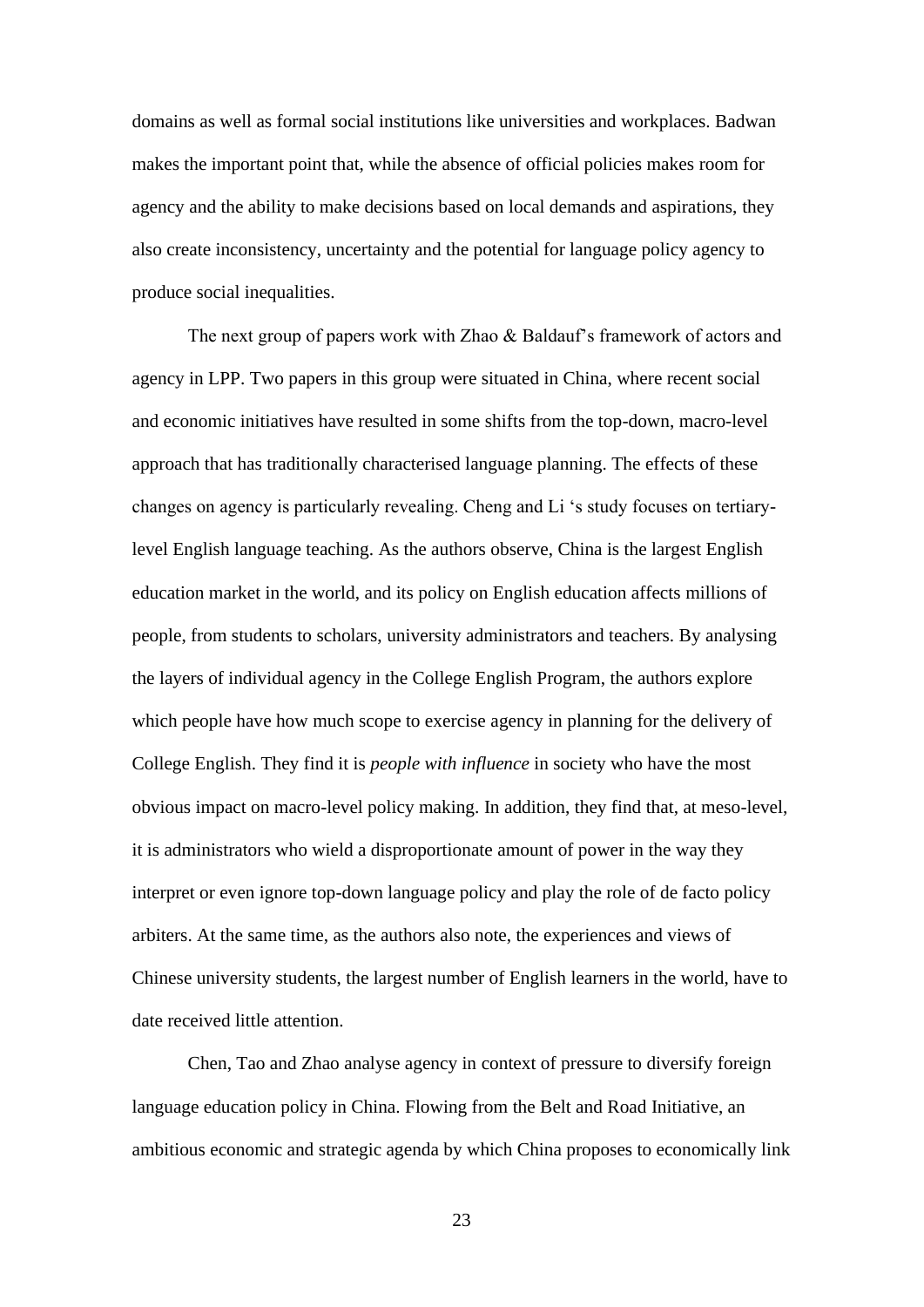Europe to China through countries across Eurasia and the Indian Ocean, there are planning initiatives to expand China's foreign language provision. Unlike Cheng and Li, the authors find that it is *people with expertise* and *people with power* who make influential decisions regarding LPP in this context. However, they also find that, although these individual actors have demonstrated agency in responding to macro-level language policy changes, the agency that they have exercised is relatively limited and constrained by contextual/structural constraints and their personal limitations.

Finardi and Guimarães also adopt Zhao and Baldauf's framework of actors and agency in LPP and apply it to higher education in a Brazilian tertiary institution. They look at the perspective of the learners (micro level) in relation to language policies at the national (macro) and institutional (meso) levels, as well as from the perspective of *people with interest* and *people with power* (national and institutional stakeholders). Their paper analyses Brazilian national LPP as expressed in perceptions of a government-funded programme called Languages without Borders, created by the Brazilian Ministry of Education in 2014, a response to a long-standing lack of investment in foreign language teaching in Brazil. They argue that more strategies are necessary to support agency in the development of local LPP, since not all members of the academic community or other stakeholders are included (or have their voices heard) in the process of discussion and implementation. Their analysis indicates that certain languages (mainly English) were promoted over others in the Language without Borders program and there was little space for the participation of some agents (especially at the local level) in the formulation and implementation of policies. For example, the authors, who were involved in the development of the program at their university, did not recall one instance when university managers attempted to bring together *people with power*  and *people with interest* to keep pace with macro (national), meso (institutional) and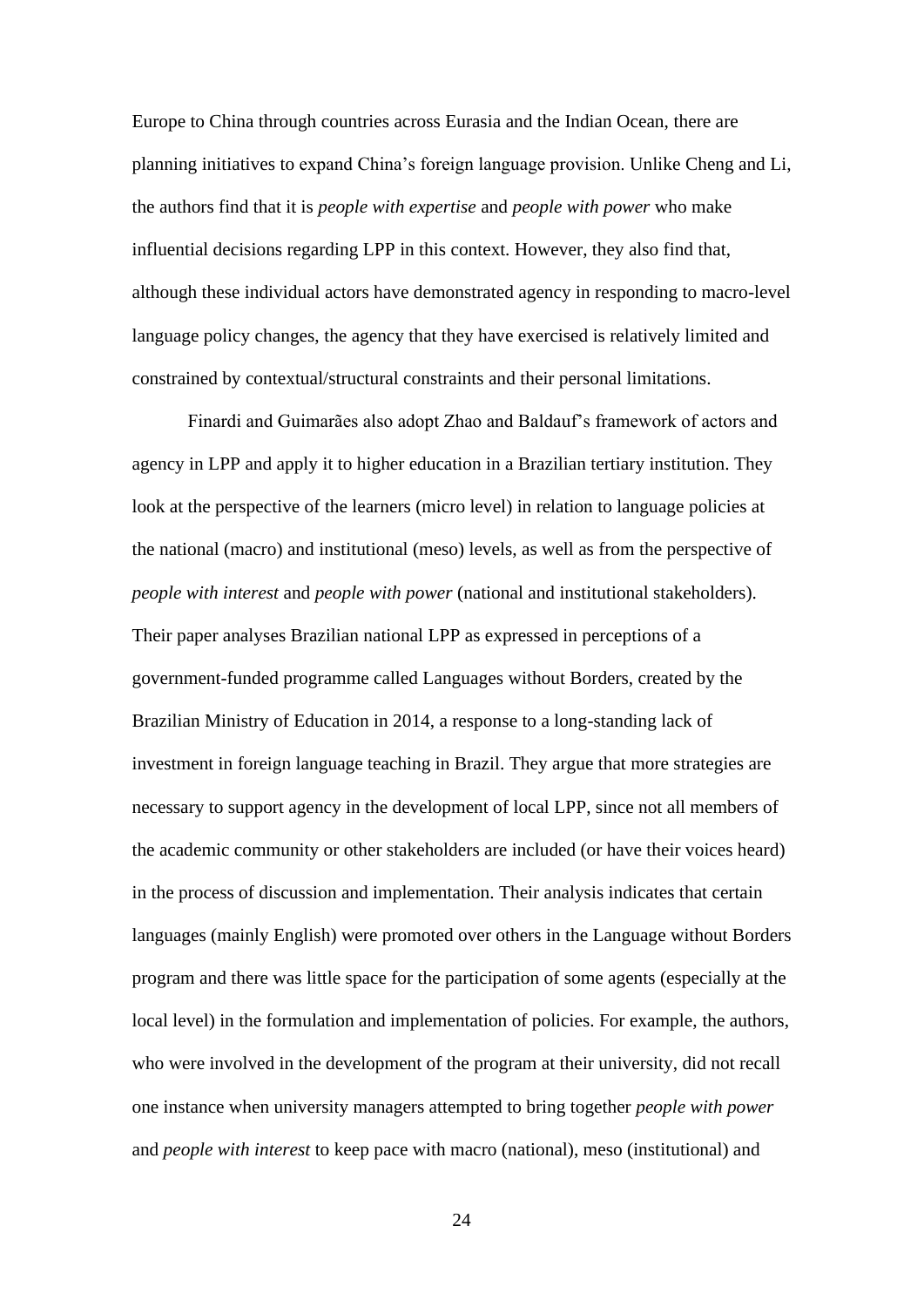micro (learners) responses to implementation measures. This finding has quite some strong similarities with the other two studies in this group.

Shepherd and McEntee-Atalianis set out to understand the role of *meso-level actors as arbiters* in policy implementation in Vietnam. Their paper focusses on the implementation of the National Foreign Languages Project 2008-2020 (also known as National Project 2020) and explores the socio-cultural context in which educational LPP takes place. Contrary to previous research, which has found that language policy arbiters can in some cases possess a disproportionate amount of power, their paper again shows how governments and institutions can act to disempower rather than empower meso-level agents. The meso-level actors in their study struggled to define, understand and implement their role in communicating with teachers about National Project 2020, due to a lack of information about the policy, lack of experience, training and support, and a disconnect with what policy should look like on the ground, especially in rural schools. In addition, the authors note that participants' weak understanding of the objectives of National Project 2020 prevented them from carrying out an effective role as meso-level agents. Their study suggests that rather than possessing a disproportionate amount of power, agents operating in education institutions are often constrained by the institutional hierarchy within which they operate. The findings from this group of papers suggest first that there are vital links between the macro, meso and micro-levels of LPP which cannot be ignored; second, that there needs to be strong and effective communication at and between each level if policy change and implementation is to be successful; and third, that a willingness for meso-level leaders to consult end users is essential.

The last group of papers look specifically at the nature of agency exercised by teachers and students. Duc, Nguyen and Burns' paper looks at primary school teachers'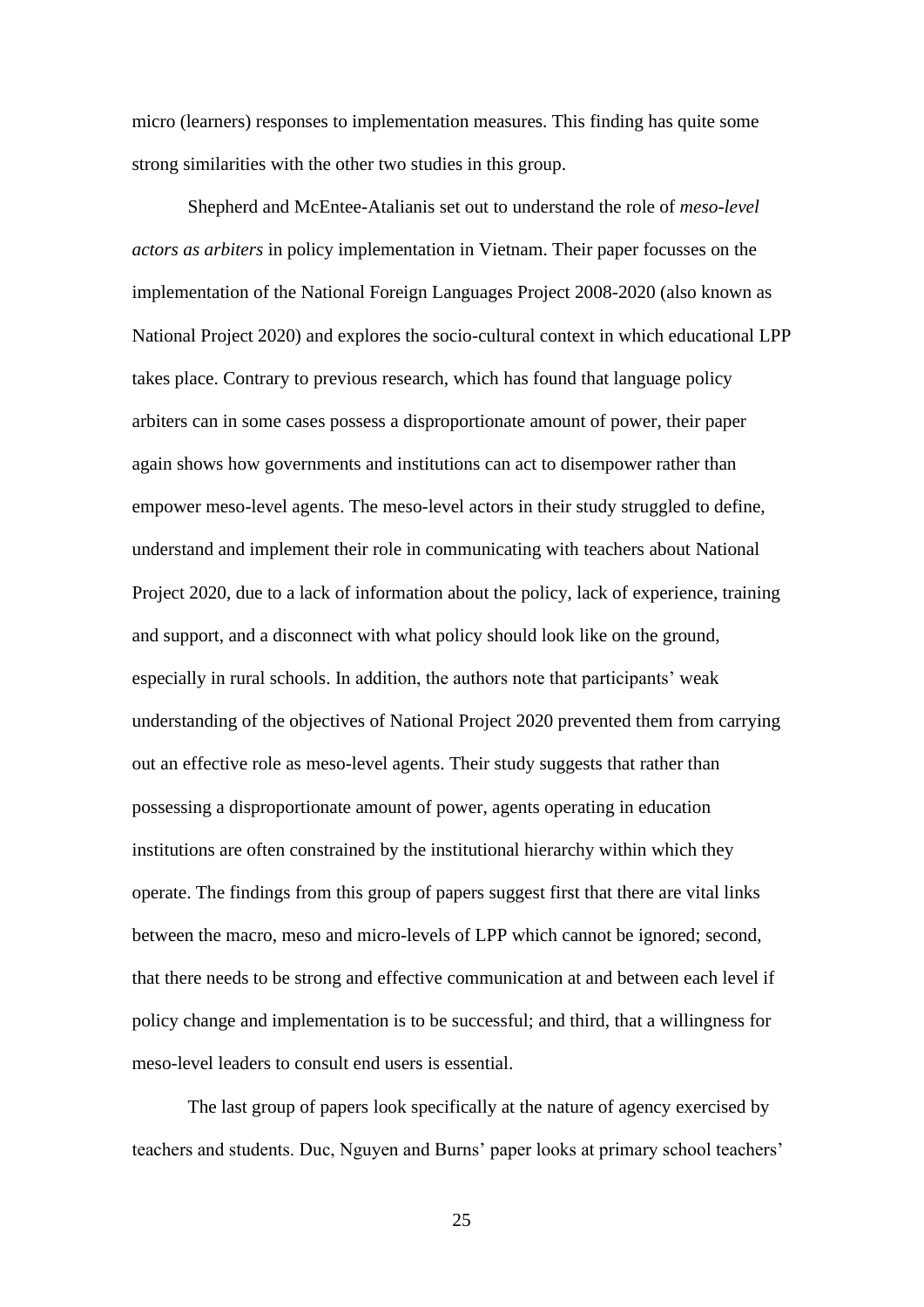agency in LPP, again in the setting of Vietnam's National Foreign Languages Project 2008–2020, in which English was officially introduced as a compulsory subject into the mainstream curriculum from Years 3–12. Their paper explores how English teachers exercise their agency in response to the policy. The Project follows a traditional topdown approach in which policy is initiated, decided, and developed at the macro, or Ministry- level and cascaded down through lower administrative levels and schools to delivery in the classroom. In this system, teachers are not involved in initiating, developing, or negotiating the policy-making process. The authors show that teachers are viewed as passive *policy receivers*, who are expected uncritically to follow and implement the mandates passed down to them, and they were closely supervised and monitored by middle-range leaders. However, in the classroom, the teachers moulded and shaped the policy mandates according to their own interpretations, preferences, choices, and teaching conditions. The study suggests that there is a need for meso-level leaders, such as educational managers and school leaders, to facilitate a more active role for teachers when implementing policy reform.

Mohamed's study of pre-school leaders in the Maldives, explores their agentive role in interpreting and implementing macro language-education policies in the microsetting of the school. In 2012, a change in the medium of instruction from English to Dhivehi was legally enacted, and a new National Curriculum reinforced the need to prioritise the strengthening of children's first language. Mohamed investigates how two school leaders' ideologies about language, language education, and decision-making processes affected the ways in which these policies were interpreted and implemented in their respective schools. She found that implementation was highly dependent on whether school leaders opted to accept the policies and take on a proactive role in language planning or to resist the policies and distance themselves from external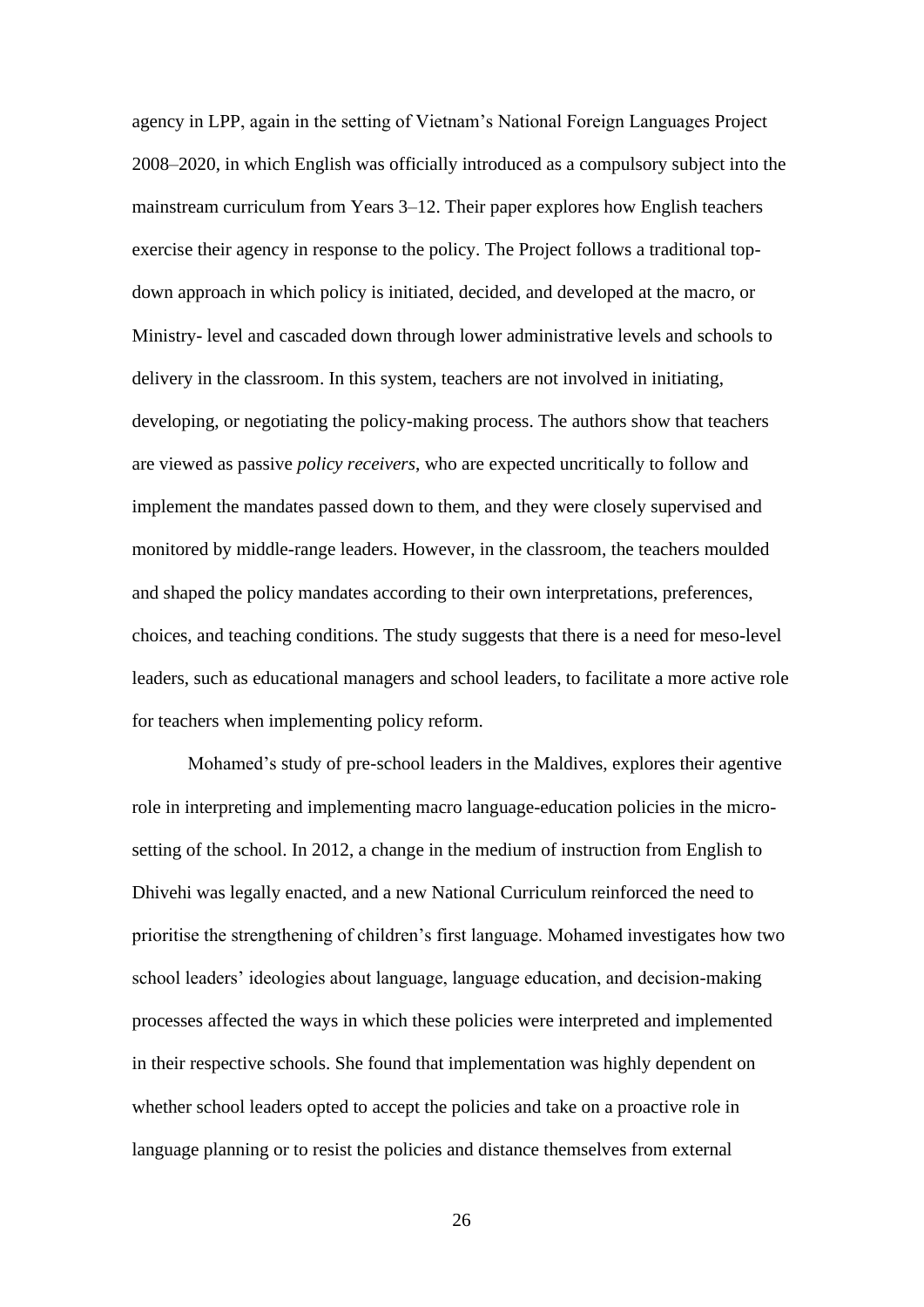pressures. The study reveals the critical role that school leaders play in either supporting or opposing pathways to additive bilingual language acquisition. Mohamed's paper chimes with other papers in this collection which show that meso-level actors play an important agentive role in the implementation of macro-level policies in the ways that they wield their power in responding to policy.

The final paper in this collection is by Vennela and Kandaharaja, who look at the end-users in the policy continuum, i.e., students. They use of the notion of *positionality* to interpret Indian students' agentive responses to LPP. Their study perceives agency from an ecological perspective, operating at the micro-level of language planning. This, they argue, enables a deeper analysis of how '*invisible planners'* such as students negotiate, endorse, or question their language reality. The authors argue that agency is multi-layered, and that agentive *positionality* is relative to agentive *foci*. In other words, definitions of agency need to consider the contextual social identities and the sociolinguistic and cultural factors which impact on an individual's linguistic agency. Agency, they argue, is centrally situated between LPP and individuals' linguistic lived experiences.

#### **References**

- Ahearn, L. M. (2001). Language and agency. *Annual Review of Anthropology, 30*, 109- 137. doi:10.1146/annurev.anthro.30.1.109
- Alexander, N. (1989). *Language policy and national unity in South Africa/Azania*. Cape Town: Buchu Books.
- Alexander, N. (1992). Language planning from below. In R. K. Herbert (Ed.), *Language and Society in Africa* (pp. 56-68). Johannesburg: Witwatersrand University Press.
- Archer, M. S. (2000). *Being human: The problem of agency*. Cambridge: Cambridge University Press.
- Bakhtin, M. M. (1929/1994). *Проблемы Творчества Достоевского [Problems of Dostoevsky's poetics]*. Kiev: Next.
- Bakhtin, M. M. (1965). Слово в романе. [Discourse in the novel]. *Вопросы литературы [Questions of literature], 8*, 84-90.
- Baldauf, R. B., Jnr. (1994). "Unplanned" language policy and planning. *Annual Review of Applied Linguistics, 14*(82-88).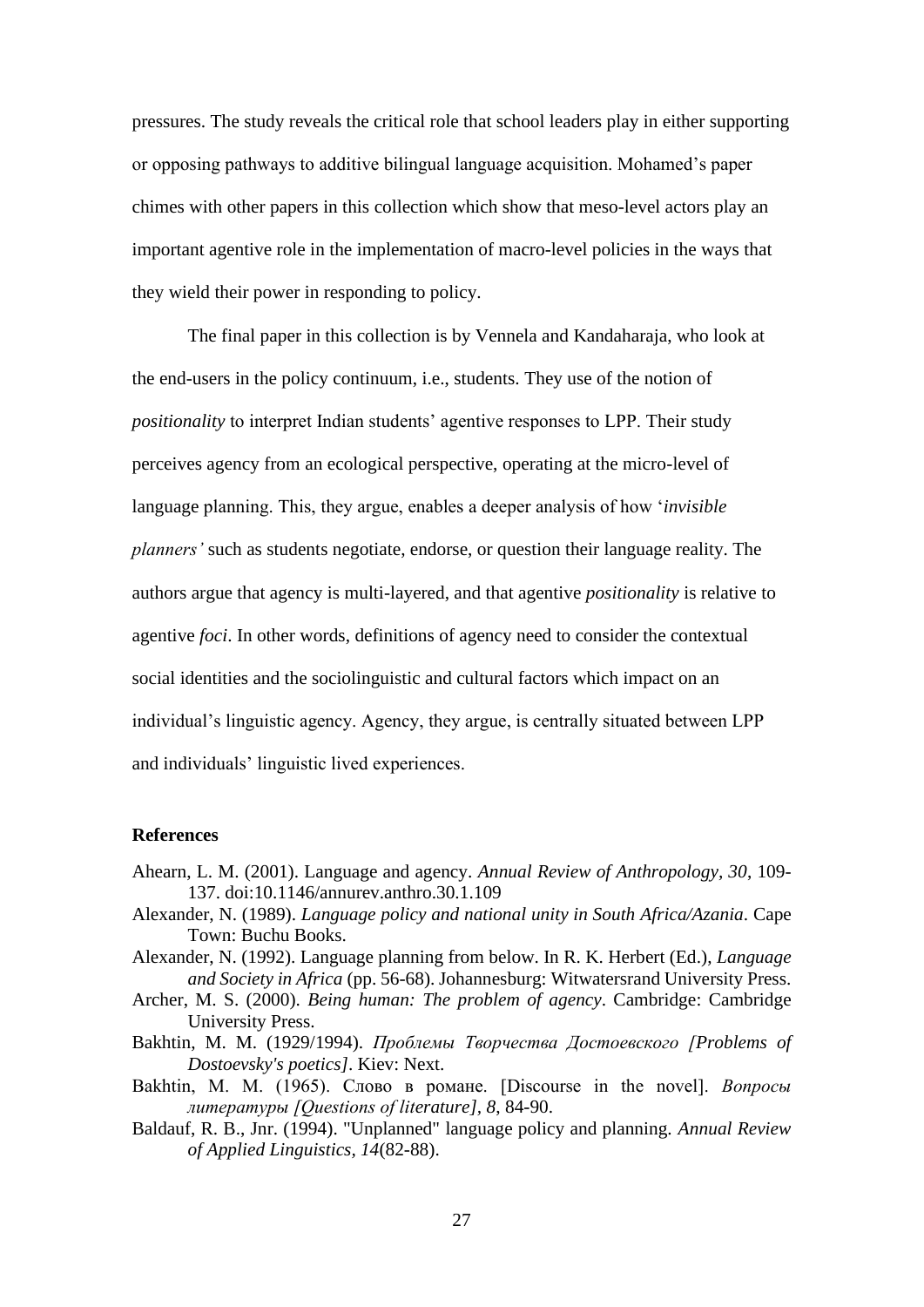- Baldauf, R. B., Jnr. (2006). Rearticulating the case for micro language planning in a language ecology context. *Current Issues in Language Planning, 7*(2&3), 147- 170.
- Ball, S., Maguire, M., Braun, A., & Hoskins, K. (2011). Policy actors: doing policy work in schools. *Discourse: Studies in the Cultural Politics of Education, 32*(4), 625- 639. doi:10.1080/01596306.2011.601565
- Ball, S. J., Maguire, M., & Braun, A. (2012). *How schools do policy. Policy enactments in secondary schools*. London: Routledge.
- Barakos, E. (2012). Language policy and planning in urban professional settings: Bilingualism in Cardiff businesses. *Current Issues in Language Planning, 13*(3), 167-186. doi:10.1080/14664208.2012.722374
- Bhaskar, R. (1997). *A realist theory of science* (3rd ed.). London: Verso.
- Bonacina-Pugh, F. (2012). Researching 'practiced language policies': Insights from Conversation analysis. *Language Policy, 11*(3), 213-234. doi:10.1007/s10993- 012-9243-x
- Bonacina-Pugh, F. (2020). Legitimizing multilingual practices in the classroom: The role of the 'practiced language policy'. *International Journal of Bilingual Education and Bilingualism, 23*(4), 434-448. doi:10.1080/13670050.2017.1372359
- Bouchard, J., & Glasgow, G. P. (2019). Agency in language policy and planning: A theoretical model. In J. Bouchard & G. P. Glasgow (Eds.), *Agency in language policy and planning: Critical inquiries* (pp. 22-76). New York & London: Routledge.
- Bourdieu, P. (1972). *Esquisse d'une théorie de la pratique [Outline of a theory of practice]*. Geneva: Droz.
- Cadier, L., & Mar-Molinero, C. (2012). Language policies and linguistic super-diversity in contemporary urban societies: the case of the City of Southampton, UK. *Current Issues in Language Planning, 13*(3), 149-165. doi:10.1080/14664208.2012.722376
- Coburn, C. E. (2016). What's policy got to do with it? How the structure-agency debate can illuminate policy implementation. *American Journal of Education, 122*(3), 465-475. doi:10.1086/685847
- Cooper, R. L. (1984). Language planning, language spread and language change. In: (ed.) In C. Kennedy (Ed.), *Language planning and language education* (pp. 23- 50). London: Allen & Unwin.
- Das Gupta, J. (1977a). Language associations in India. In J. Rubin, B. H. Jernudd, J. Das Gupta, J. A. Fishman, & C. A. Ferguson (Eds.), *Language planning processes* (pp. 181-194). The Hague: Mouton De Gruyter.
- Das Gupta, J. (1977b). Language planning in India: Authority and organization. In J. Rubin, B. H. Jernudd, J. Das Gupta, J. A. Fishman, & C. A. Ferguson (Eds.), *Language planning processes* (pp. 57-78). The Hague: Mouton De Gruyter.
- Djité, P. G. (2009). Language policy at major sporting events. *Current Issues in Language Planning, 10*(2), 221-233. doi:10.1080/14664200802398747
- Durkheim, E. (1919). *Les Règles de la méthode sociologique [The rules of sociological method]*. Paris: Alcon.
- Eggington, W. G. (2002). Unplanned language planning. In R. B. Kaplan (Ed.), *Handbook of. Applied Linguistics* (pp. 404-415). Oxford: Oxford University Press.
- Emirbayer, M., & Mische, A. (1998). What Is agency? *American Journal of Sociology, 103*(4), 962-1023. doi:10.1086/231294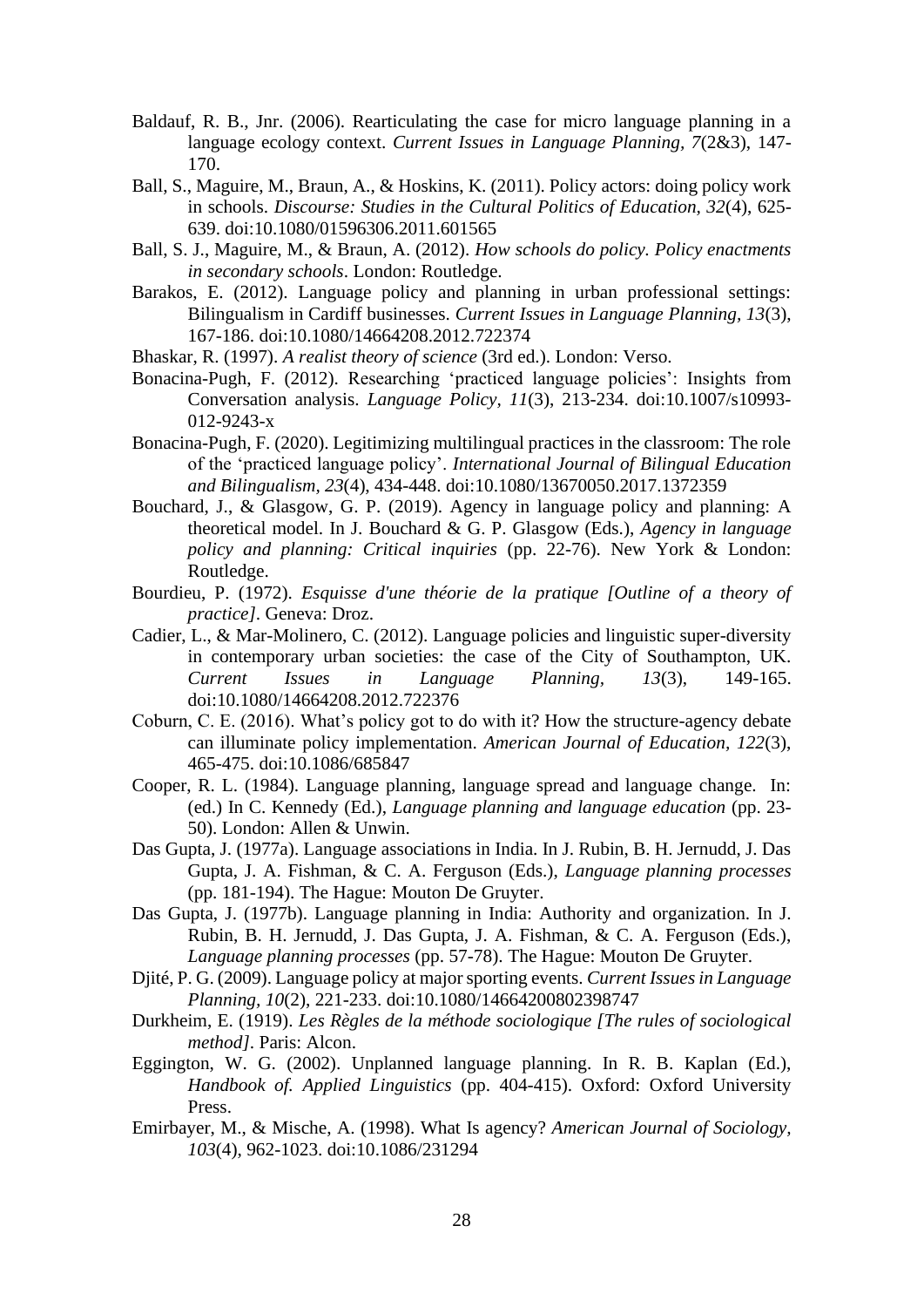- Fellman, J. (1974). The role of Eliezer Ben Yehuda in the revival of the Hebrew language: An assessment. In J. A. Fishman (Ed.), *Advances in language planning* (pp. 427- 445). The Hague: Mouton.
- Fellman, J., & Fishman, J. A. (1977). The Hebrew Academy: Solving terminological problems. In J. Rubin, B. H. Jernudd, J. Das Gupta, J. A. Fishman, & C. A. Ferguson (Eds.), *Language planning processes* (pp. 79-95). The Hague: Mouton.
- Fishman, J. A. (Ed.) (1993). *The earliest stage of language planning: The 'first congress' phenomenon*. Berlin: Mouton de Gruyter.
- Foucault, M. (1975). *Surveiller et punir: Naissance de la prison [Discipline and punish: The birth of the prison]*. Paris: Gallimard.
- Fuchs, S. (2001). Beyond agency. *Sociological Theory, 19*(1), 24-40. doi:10.1111/0735- 2751.00126
- Gee, J. P. (1994a). New alignments and old literacies: Critical literacy, post-modernism and fast capitalism. In P. O'Connor (Ed.), *Thinking Work* (pp. 82-104). Sydney: Albsac.
- Gee, J. P. (1994b). New alignments and old literacies: From fast capitalism to the canon. In B. Shortland-Jones, B. Bosich, & J. Rivalland (Eds.), *Living Literacy* (pp. 1- 35). Carlton South, VIC: Australian Reading Association.
- Giddens, A. (1984). *Constitution of society* Cambridge: Polity Press.
- Gu, M. M., & Han, Y. (2020). Exploring family language policy and planning among ethnic minority families in Hong Kong: through a socio-historical and processed lens. *Current Issues in Language Planning*, 1-21. doi:10.1080/14664208.2020.1748371
- Hatoss, A. (2006). Community-level approaches in language planning: The case of Hungarian in Australia. *Current Issues in Language Planning, 7*(2&3), 287-306.
- Hult, F. M., & Källkvist, M. (2016). Global flows in local language planning: articulating parallel language use in Swedish university policies. *Current Issues in Language Planning, 17*(1), 56-71. doi:10.1080/14664208.2016.1106395
- Jernudd, B. H. (1977). Agency man. In J. Rubin, B. H. Jernudd, J. Das Gupta, J. A. Fishman, & C. A. Ferguson (Eds.), *Language planning processes* (pp. 131-139). The Hague: Mouton De Gruyter.
- Johnson, D. C. (2010). Implementational and ideological spaces in bilingual education language policy. *International Journal of Bilingual Education and Bilingualism, 13*(1), 61-79. doi:10.1080/13670050902780706
- Johnson, D. C., & Johnson, E. J. (2015). Power and agency in language policy appropriation. *Language Policy, 14*(3), 221-243. doi:10.1007/s10993-014-9333 z
- Johnson, D. C., & Ricento, T. (2013). Conceptual and theoretical perspectives in language planning and policy: Situating the ethnography of language policy. *2013*(219), 7. doi[:https://doi.org/10.1515/ijsl-2013-0002](https://doi.org/10.1515/ijsl-2013-0002)
- Kaplan, R. B., & Baldauf, R. B., Jnr. (1997). *Language planning: From practice to theory*. Clevedon, UK: Multilingual Matters.
- Lantolf, J. P., & Pavlenko, A. (2001). Second language activity theory: Understanding second language learners as people. In M. Breen (Ed.), *Learner contributions to language learning: New directions in research* (pp. 141-158). London: Pearson Education.
- Liddicoat, A. J. (2007). The ideology of interculturality in Japanese language-ineducation policy. *Australian Review of Applied Linguistics, 30*(2), 20.21-20.18.
- Liddicoat, A. J. (2013). *Language-in-education policies: The discursive construction of intercultural relations*. Bristol: Multilingual matters.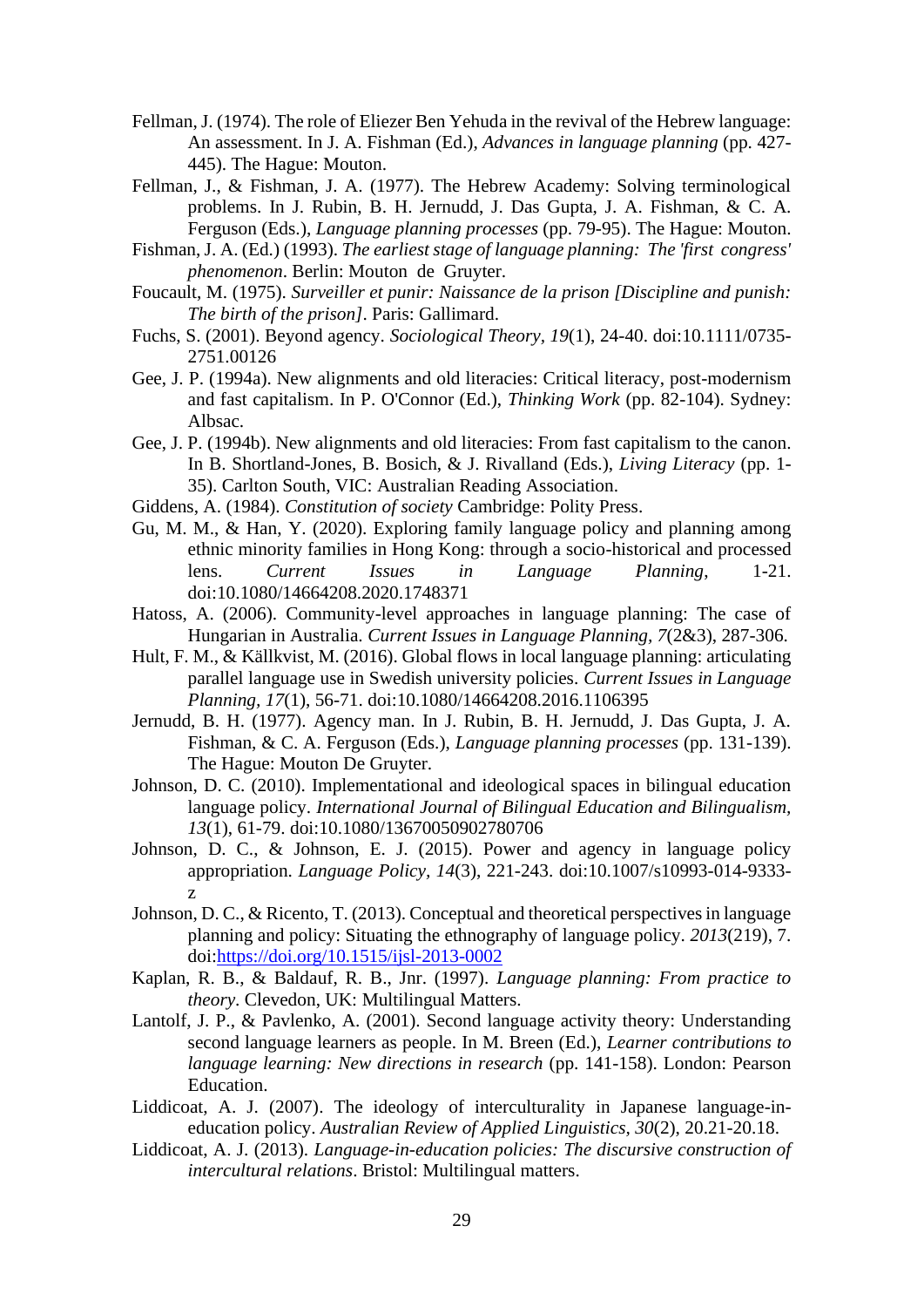- Liddicoat, A. J. (2020a). Ideology in language policy and educational practice: An afterword. In A. S. M. Al-Issa & S.-A. Mirhosseini (Eds.), *World English language education today: Ideologies, policies and practices* (pp. 135-145). London & New York: Routledge.
- Liddicoat, A. J. (2020b). Language policy and planning for language maintenance: The macro and meso levels. In A. Schalley & S. Eisenchlas (Eds.), *Handbook of Home Language Maintenance and Development* (pp. 337-356). Berlin: De Gruyter.
- Lo Bianco, J. (2005). Including discourse in language planning theory. In P. Bruthiaux, D. Atkinson, W. G. Eggington, W. Grabe, & V. Ramanathan (Eds.), *Directions in Applied Linguistics: Essays in Honor of Robert B. Kaplan* (pp. 255-264). Clevedon: Multilingual Matters.
- Locke, J. (1689/2004). *Two treatises of government, and A letter concerning toleration* (I. Shapiro Ed.). Newhaven, CT: Yale University Press.
- Matras, Y., & Robertson, A. (2015). Multilingualism in a post-industrial city: policy and practice in Manchester. *Current Issues in Language Planning, 16*(3), 296-314. doi:10.1080/14664208.2015.1048925
- Mayntz, R., & Scharpf, F. W. (2001). L'institutionnalisme centré sur les acteurs [Institutionalism focused on the actors]. *Politix, 14*(55), 95-123.
- Merriman, P., & Jones, R. (2009). 'Symbols of justice': The Welsh Language Society's campaign for bilingual road signs in Wales, 1967–1980. *Journal of Historical Geography, 35*(2), 350-375. doi[:https://doi.org/10.1016/j.jhg.2008.07.018](https://doi.org/10.1016/j.jhg.2008.07.018)
- Mühlhäusler, P. (1996). Ecological and non-ecological approaches to language planning. In M. Hellinger & U. Ammon (Eds.), *Contrastive Sociolinguistics*. Berlin: Mouton de Gruyter.
- Nguyen, H. T. M., & Bui, T. (2016). Teachers' agency and the enactment of educational reform in Vietnam. *Current Issues in Language Planning, 17*(1), 88-105. doi:10.1080/14664208.2016.1125664
- Nussbaum, M. C. (1986). *The fragility of goodness*. Cambridge: Cambridge University Press.
- Obiri-Yeboah, M. A. (2019). Multilingualism at church: Language practices in a Ghanaian context. *Current Issues in Language Planning, 20*(4), 403-417. doi:10.1080/14664208.2019.1582946
- Okuda, T. (2019). Policy borrowing for a world-class university: a case of a writing center in Japan. *Current Issues in Language Planning, 20*(5), 503-520. doi:10.1080/14664208.2018.1543161
- Ortner, S. B. (1984). Theory in anthropology since the sixties. *Comparative Studies in Society and History, 26*(1), 126-166.
- Payne, M. (2006). Foreign language planning in England: The pupil perspective. *Current Issues in Language Planning, 7*(2&3), 189-213.
- Payne, M. (2007). Foreign language planning: Pupil choice and pupil voice. *Cambridge Journal of Education, 37*(1), 89-109.
- Pennycook, A. (1994). *The cultural politics of English as an international language*. London: Longman.
- Phillipson, R. (1992). *Linguistic imperialism* Oxford: Oxford University Press.
- Pickering, A. (1995). *The mangle of practice: Time, agency and science*. Chicago, IL: University of Chicago Press.
- Ricento, T. (2000). Historical and theoretical perspectives in language policy and planning. *Journal of Sociolinguistics, 4*(2), 196-213. doi:10.1111/1467- 9481.00111